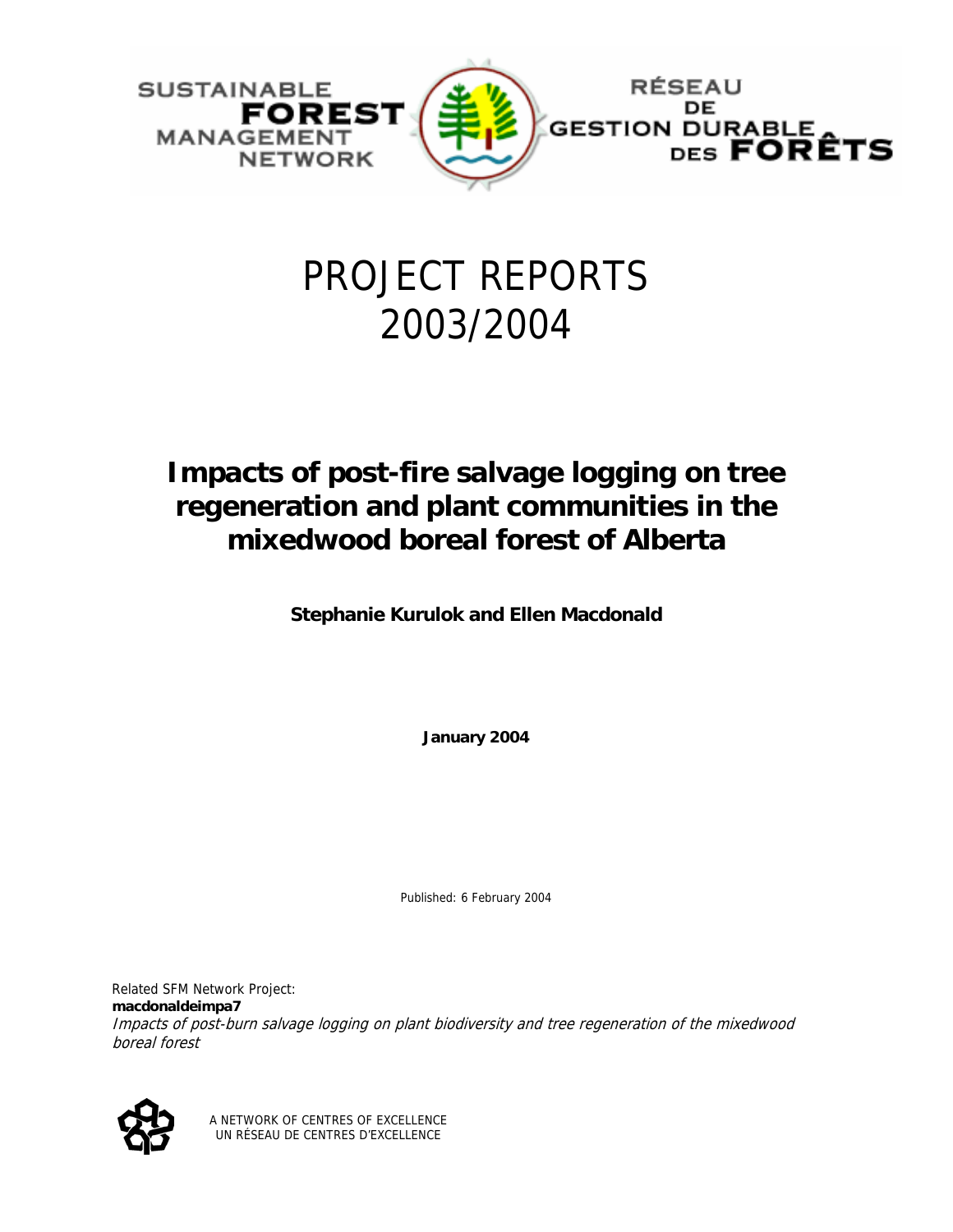**Project name:** Impacts of post-burn salvage logging on plant biodiversity and tree regeneration of the mixedwood boreal forest

# IMPACTS OF POST-FIRE SALVAGE LOGGING ON TREE REGENERATION AND PLANT COMMUNITIES IN THE MIXEDWOOD BOREAL FOREST OF ALBERTA

Stephanie Kurulok and Ellen Macdonald Department of Renewable Resources, University of Alberta

Department of Renewable Resources (GSB 751) University of Alberta, Edmonton, AB, Canada. T6G 2H1 780-492-3070 ellen.macdonald@ualberta.ca

*Keywords:* boreal mixedwood forest, salvage logging, fire, plant biodiversity, tree regeneration, forest structure, coarse woody material

January 2004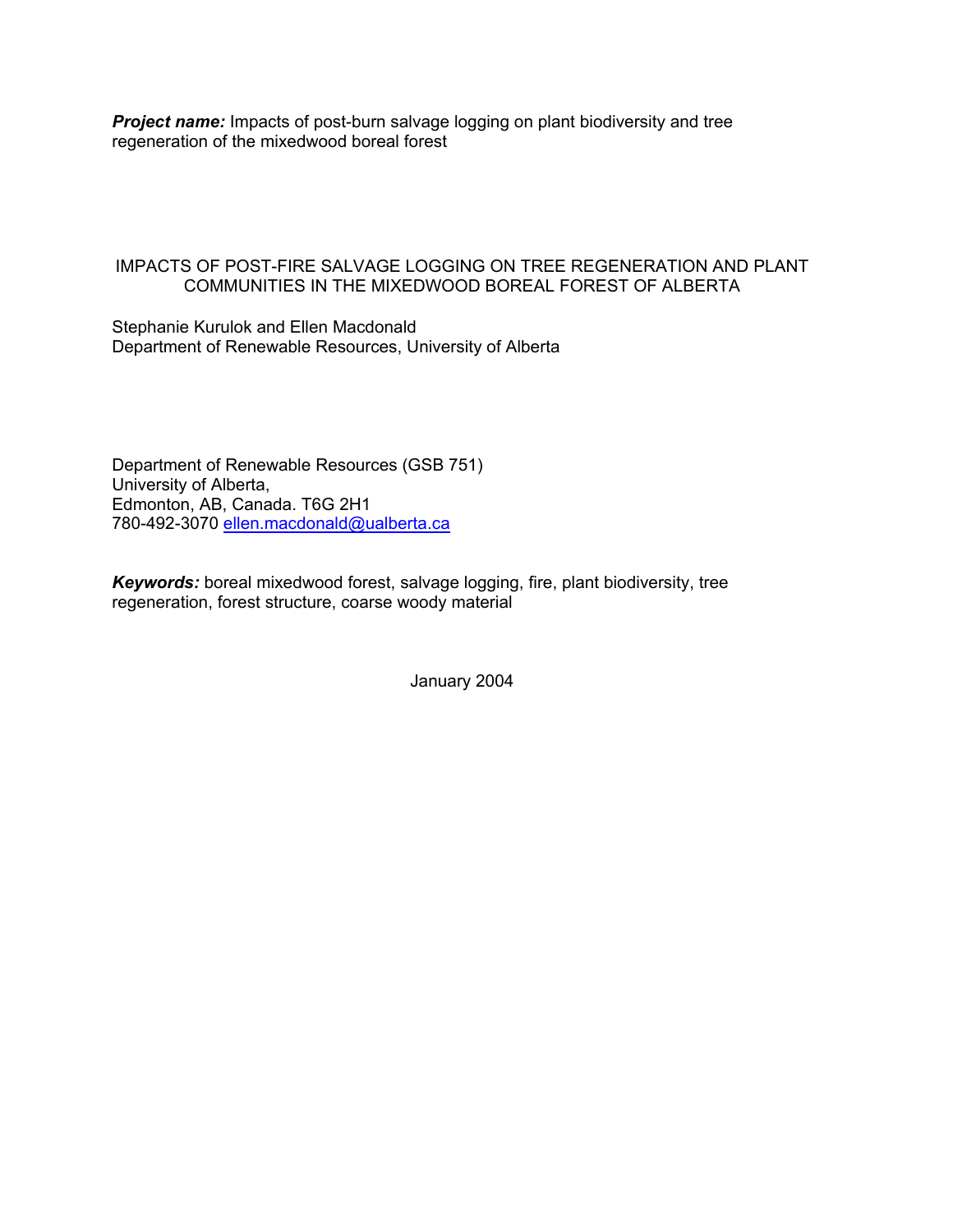#### **Abstract**

We examined the impacts of post-fire salvage logging on the forest structure, tree regeneration and understory plant communities of burned, aspen-dominated mixedwood forest stands of North-eastern Alberta, Canada. Representative unsalvaged and salvage logged burned forest stands were compared for early (2 years post-disturbance) and mid (34 years post-disturbance) successional forest development stages. Deciduous regeneration in the immediate post-disturbance time period was significantly better in unsalvaged stands with greater sapling heights and nearly double the stem densities of salvage logged stands. In the older stands, there was no evidence of effects of salvage logging on regeneration of aspen. However, conifer regeneration in salvaged stands was substantial, likely due to post-salvage site preparation and aerial seeding. The understory plant communities of early successional salvaged stands were characterized by the presence of introduced weedy species, greater patchiness within stands, and marked differences in species composition. Notably, salvaged stands had higher abundances of shrubs and grasses, and lower abundances of post-fire specialist plant species as compared to unsalvaged stands. For the older stands, differences in understory composition between the salvaged and unsalvaged treatments were relatively weak and were complicated by the influence of important drivers of understory composition; e.g., the presence, or lack therefore, of white spruce. Salvaged stands were also characterized by relatively high densities of tall shrubs. We conclude that salvage logging may negatively affect aspen regeneration, and will influence the forest microenvironment, amounts of dead wood, and the understory plant community. Thus the ecological structure, habitat value, and biodiversity of salvage logged stands are likely to be different than of unsalvaged wildfire stands.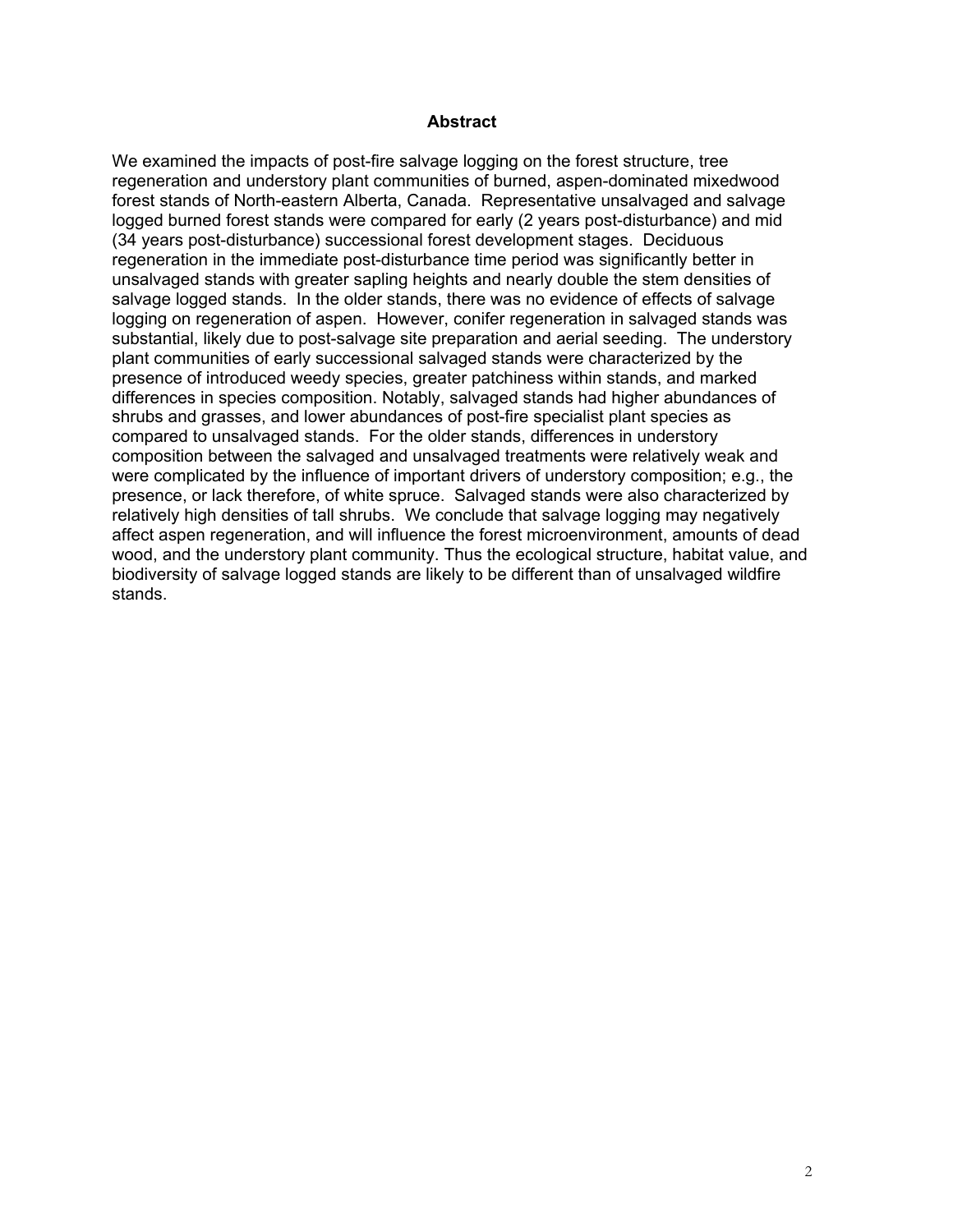#### **Background and Objectives**

The nature of large-scale, stand-replacing disturbance in the boreal mixedwood forest of Alberta has been altered in recent decades. Increased efficiency in fire detection and suppression has resulted in a decrease in the number of wildfires (Cumming 1997, Murphy 1985), while forest harvesting is becoming an increasingly prevalent disturbance on the boreal landscape. To compound this effect, salvage logging of fire-damaged, merchantablesized trees has become a common activity immediately following many wildfires in the western boreal forest of Canada. As a result, unmanaged post-burn forest ecosystems are becoming increasingly rare on the commercial forest landbase and may be in danger of being eliminated from the boreal landscape.

Plant communities of early post-fire forest stands support unique understory plant assemblages, dominated by species that are uncommon or rare at other stages in forest succession (Lee 1999, Crites 1999). Shade intolerant, early successional species, and post-fire specialists dominate early post-fire communities (Rowe 1983, Turner et al. 1997, Whittle et al. 1997, Crites 1999). In the boreal forest several species [corydalis (*Corydalis sempervirens, C. aurea*), Bicknell's geranium (*Geranium bicknellii*), American dragonhead (*Dracocephalum parviflorum*)] are known to be dependent upon wildfire to break seed dormancy and remove surface layers of soil organic matter (Johnson 1981, Fyles 1989, Crites 1999). Early post-fire plant communities may be even more distinctive than those communities associated with old growth aspen mixedwood forests (Stelfox 1995).

Salvage logging is likely associated with important changes in forest microenvironment, including effects on light, air temperature, and relative humidity. In addition, removal and disturbance of downed wood and the organic layer likely affect the nature and availability of regeneration microsites (Noël 2002). These changes are expected to influence plant regeneration and growth (Ne'eman et al. 1995, Martinez-Sanchez et al. 1999). In addition, newly regenerating trees may be damaged during salvage logging operations (Martinez-Sanchez et al. 1999, Fraser et al. in press). Finally, salvage logging operations may also result in the introduction of invasive or exotic species to forest stands (Crites & Hanus 2001).

Effects of salvage logging on early post-disturbance regeneration and community establishment may persist for decades or even result in forest stands following an alternative pattern of successional development, as compared to unsalvaged post-fire stands. A major long-term effect is expected to arise from the loss of the snags, which would have eventually become downed logs serving a number of important ecological roles (Carleton & MacLellan 1994, Brais et al. 2000). In summary, harvesting of forests post-fire acts as an additive disturbance to wildfire, and has potentially important ecological implications for stand dynamics, nutrient availability and the subsequent regeneration and diversity of these forests.

In this study we investigated the impacts of post-fire salvage logging on the microclimate, tree regeneration, availability and characteristics of regeneration microsites, and patterns of understory plant diversity and composition in aspen-dominated (*Populus tremuloides*) mixedwood forest stands of northeastern Alberta.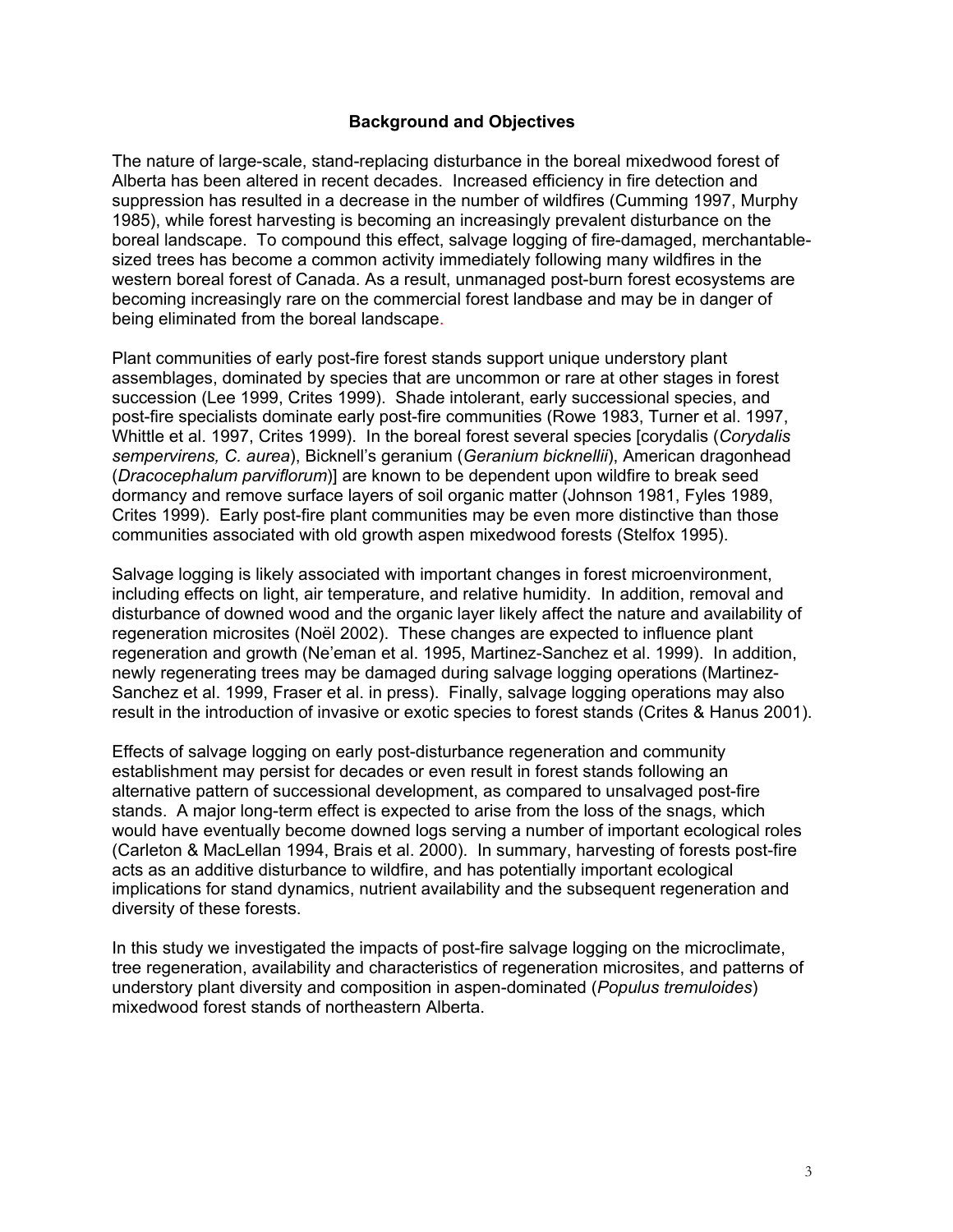# *Our key questions were as follows:*

1) Does salvage logging significantly alter tree regeneration and subsequent stand development?

2) Does salvage logging significantly alter understory plant biodiversity, and thus might extensive salvage logging place early post-burn plant species and communities 'at risk'?

3) How might we alter the practice of salvage logging to minimize these impacts?

# **Methods**

We found unsalvaged burned forest stands and comparable salvage logged stands for each of two ages since disturbance: 2 years post-fire ("young stands" below) and 34 years postfire ("older stands" below). Stands were successfully identified using provincial forest inventory and fire data, historic air photos and interviews with government and industry personnel. Three representative stands of both young unsalvaged and salvaged treatments were selected from 1999 wildfires and two representative stands of both older unsalvaged and salvaged treatments were selected from 1968 wildfires (Table 1).

**Table 1.** Attributes of wildfires in which sampled stands were located. Fire ID represents provincial fire identifier (Alberta fire incidence database). Stand location is identified using legal land locations (meridian, township, range and section).

|            |      | <b>Fire Start</b> |           |        | <b>Fire Start Location</b> | <b>Disturbance Type</b>                |   | <b>Stand Location</b>                                    |
|------------|------|-------------------|-----------|--------|----------------------------|----------------------------------------|---|----------------------------------------------------------|
| Fire ID    | Year | <b>Date</b>       | Size (ha) |        |                            | Latitude Longitude Unsalvaged Salvaged |   | Mer-Twn-Rng-Sec(s)                                       |
| E02-038-99 | 1999 | $May-25$          | 7,207     | 55.8 N | 110.7 W                    | X                                      |   | 04-78-05-27, 26, 35                                      |
|            |      |                   |           |        |                            |                                        | X | 04-78-05-22, 27, 34, 35                                  |
| E02-043-99 | 1999 | May-25            | 3,801     | 55.9 N | 111.0 W                    | X                                      |   | 04-79-07-13, 18                                          |
| E02-091-99 | 1999 | July-12           | 4,333     | 55.3 N | 111.9 W                    | X                                      |   | 04-73-12-10, 16, 17                                      |
|            |      |                   |           |        |                            |                                        | X | 04-73-12-09, 17                                          |
| E04-026-99 | 1999 | May-24            | 1,952     | 55.4 N | 114.2 W                    |                                        | X | 05-74-01-09, 04                                          |
| DL3-005-68 | 1968 | $Mav-19$          | 15,030    | 55.1 N | 113.3 W                    | X                                      |   | 04-71-22-21, 28                                          |
| DS2-020-68 | 1968 | June-19           | 401,327   | 54.4 N | 114.3 W                    | X                                      | X | 05-71-06-25, 26, 35, 36<br>05-71-05-31 & 05-71-<br>06-36 |
| DS3-021-68 | 1968 | July-19           | 77,839    | 55.1 N | 115.3 W                    |                                        | X | 05-72-11-34, 35                                          |

Stands were sampled during the summers of 2001 and 2002. Sampling was conducted in 15 to 20 sites (each  $100m^2$ ) within each stand. Field sampling included:

a) forest structure (residual live and dead trees)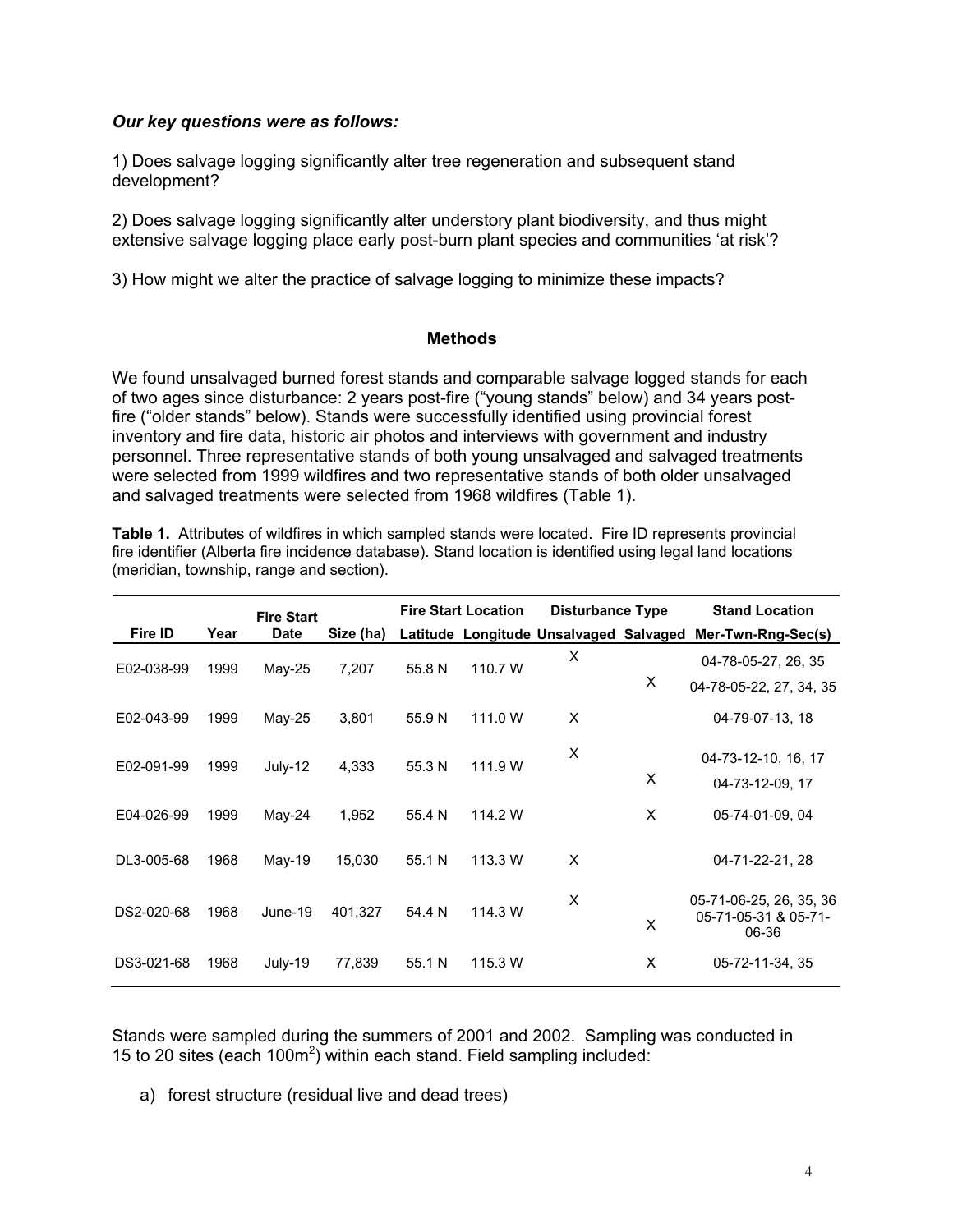- b) dead wood (amount and characteristics of downed logs)
- c) regeneration microsites (availability and characteristics of: downed wood, bryophyte covered non-woody substrates, and patches of organic and exposed mineral soil)
- d) forest environment (light, soil moisture, nutrients and compaction, air temperature and relative humidity)
- e) tree regeneration (density and height)
- f) understory plant community (composition and diversity of vascular plants)

#### **Results**

*Forest structure and environment -* Unsurprisingly, salvage logging of burned forest stands resulted in a drastic decline in the density of snags and residual live trees in the immediate post-disturbance period along with an increase in the total volume of downed recently-dead wood, likely owing to the volume of slash created by salvaging operations (Table 2). Older unsalvaged stands had nearly double the snag density of salvaged stands. Also, the older unsalvaged stands had greater amounts of downed dead wood than the comparable salvaged stands.

The younger salvage logged stands had significantly higher light and air temperature, and lower relative humidity than in the comparable unsalvaged wildfire stands. While canopy closure was lower in the older unsalvaged stands than in salvaged stands, this did not translate into differences in light, air temperature, relative humidity or soil moisture. Older salvaged stands did, however, have double the density of tall shrubs compared to unsalvaged stands. This tall shrub community was composed predominately of willow (*Salix* spp), alder (*Alnus* spp.) and cherry (*Prunus* spp.).

The younger salvaged stands showed no evidence of soil compaction as a result of machine traffic but in the older salvaged sites soil compaction was higher than in the comparable unsalvaged stands.

Availability of the two predominant regeneration microsite types (mineral soil, litter/organic soil) did not differ between treatments for the younger stands. However, availability of bryophyte covered non-woody microsites and other substrates was higher in unsalvaged stands compared with that of salvaged stands (Table 2).

*Tree Regeneration –* In the younger stands, the majority (95 %) of tree regeneration in both treatments was composed of deciduous saplings (primarily trembling aspen). Salvage logging had a significant impact on regeneration, with substantially better regeneration in unsalvaged stands. Regeneration density in unsalvaged stands was nearly double that of salvaged stands [157,239 + 6573 (+ one standard error) stems per hectare (sph) *versus* 85,111 (+ 6411) sph]. Saplings were also taller in unsalvaged stands [1.01 (+ 0.03) m *versus* 0.59 (+ 0.03) m in salvaged stands].

In the older stands there was substantial conifer regeneration in salvaged stands, likely owing to site preparation (straight blade scarification) and aerial seeding that was conducted post-salvage. White spruce (*Picea glauca*) densities averaged 3034 (+ 429) sph as compared to natural regeneration densities of 968 (+ 410) sph in unsalvaged stands. In the older stands deciduous regeneration density and height did not differ between salvaged and unsalvaged stands.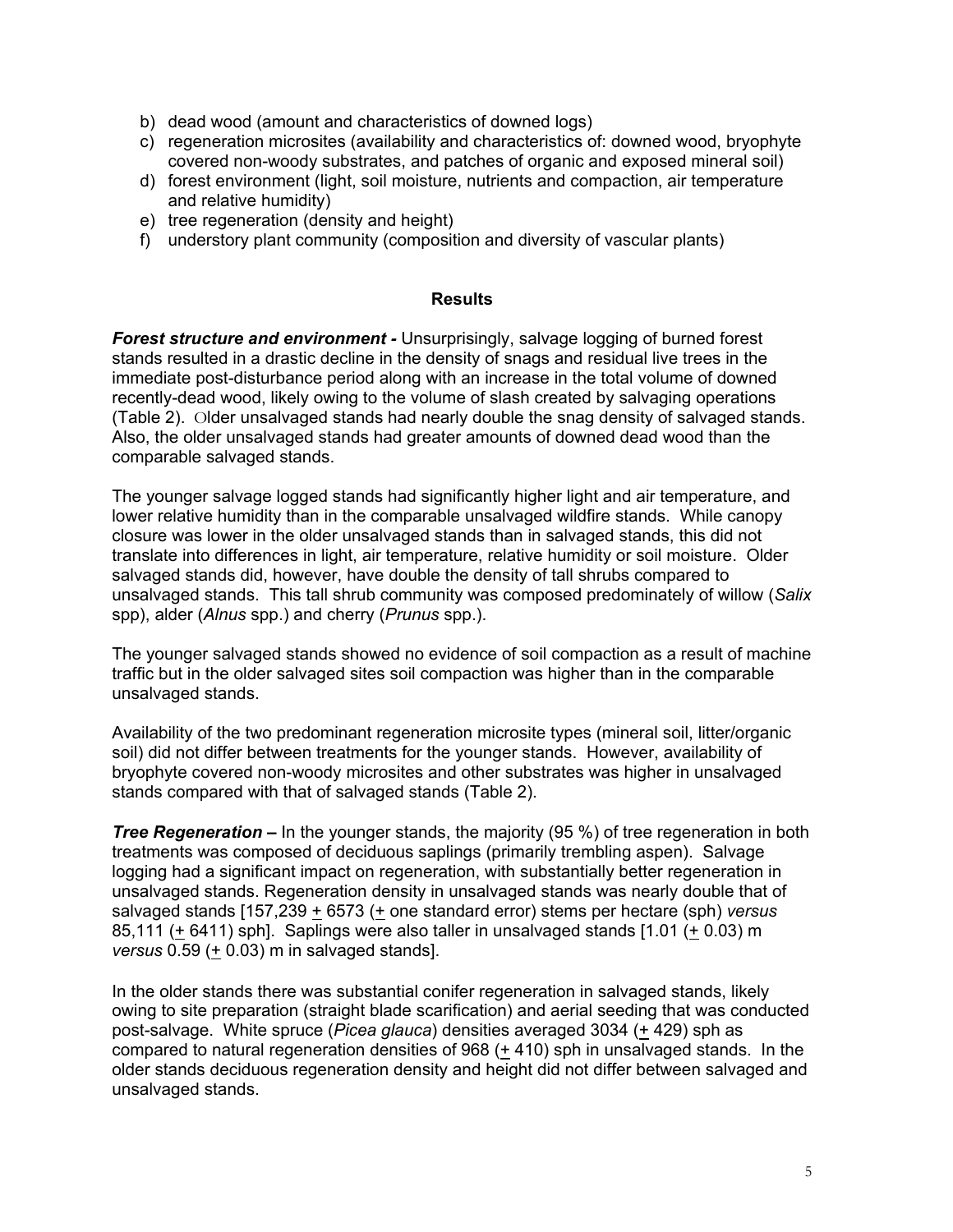**Table 2.** Descriptive statistics for stand, environmental, and regeneration variables in young (2 years) and older (34 years) post-fire stands subjected to salvage logging or not. Values provided are means  $($  + one standard error). Young stands: Unsalvaged n=3 stands  $(43)$ sites total); salvage n=3 stands (45 sites total). Older stands: both unsalvaged and salvaged n=2 stands (40 sites total).

|                                                 | 2-years post-fire |                | 34-years post-fire |                                |
|-------------------------------------------------|-------------------|----------------|--------------------|--------------------------------|
|                                                 | Unsalvaged        | Salvaged       | Unsalvaged         | Salvaged                       |
| Residual (live + dead) tree density (stems/ha)  | $1966.7 + 181.4$  | $146.9 + 30.7$ | $36.2 + 11.4$      | $27.0 + 13.7$                  |
| Residual DBH (cm)                               | $14.3 + 0.4$      | $14.2 + 0.9$   | $34.0 + 2.4$       | $31.0 + 2.5$                   |
| % of total residuals that were dead (snags)     | 100.0             | 87.2           | 87.8               | 59 %                           |
| volume of downed wood $(m^3/ha)$                | $63.7 + 7.6$      | $110.0 + 12.9$ | $222.9 + 24.6$     | $172.1 + 20.2$                 |
| Light (% full light)                            | $15.2 + 1.98$     | $60.9 + 4.05$  | $9.7 + 0.57$       | $10.9 + 1.01$                  |
| % Canopy cover                                  | $17.7 + 1.1$      | $3.1 + 0.7$    | $75.8 + 2.9$       | $86.9 + 0.5$                   |
| Air Temperature (°C mean difference from open)  | $-1.2 + 0.1$      | $-0.56 + 0.14$ | $-1.2 + 0.15$      | $-1.4 + 0.08$                  |
| Relative Humidity (% mean difference from open) | $10.1 + 0.9$      | $7.1 + 0.7$    | $11.2 \pm 1.3$     | $12.3 + 1.0$                   |
| Soil compaction ( $kg/cm2$ )                    | $1.6 + 0.06$      | $1.8 + 0.05$   | $1.14 \pm 0.06$    | $1.40 + 0.09$                  |
| % Cover of mineral soil                         | $6.1 + 2.5$       | $11.0 + 3.5$   |                    |                                |
| % Cover of litter/organic material              | $80.7 + 3.4$      | $86.7 + 3.5$   |                    |                                |
| % Cover of bryophytes                           | $10.7 + 2.0$      | $1.8 + 0.9$    |                    |                                |
| % Cover of other substrates                     | $2.6 + 0.8$       | $0.6 + 0.2$    |                    |                                |
| Tall shrub density (stems/ha)                   |                   |                |                    | 1987.8 ± 460.3 4981.5 ± 655.9  |
| Conifer seedling density (stems/ha)             |                   |                |                    | $967.7 + 409.7$ 3033.8 + 428.7 |

**The understory plant community -** Plant communities of the younger unsalvaged and salvaged stands were significantly different from one another with the main distinctions being a result of the increased abundances of grasses [e.g. marsh reed grass (*Calamagrostis canadensis*), hairy wild rye (*Elymus innovatus*)] and introduced weedy species [e.g. common dandelion (*Taraxacum officinale*), sow thistle (*Sonchus arvensis*), Canada thistle (*Cirsium arvense*)] in the salvaged stands and higher abundances of post-fire specialists (e.g. Bicknell's geranium, pink corydalis) in the unsalvaged stands (Appendix 1). Salvaged stands had a higher richness of vascular plant species (as measured by the average number of species per 100  $m^2$  sample site and by the total number of species per stand) than unsalvaged wildfire stands (Table 3). This was attributable to both the presence of introduced species and the retention of low levels of post-fire specialist species.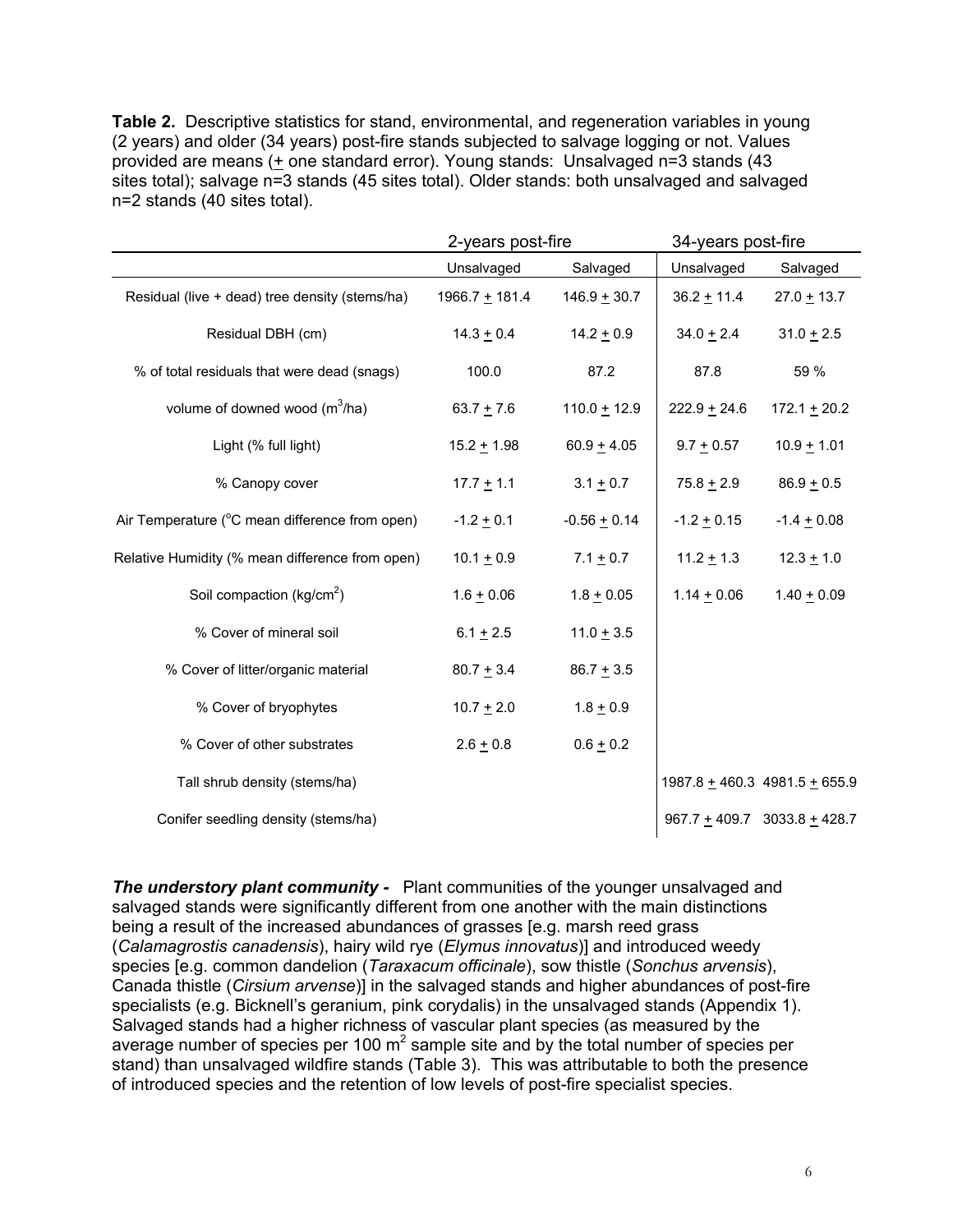Within stand variability in species composition (in terms of differences in species assemblage from one sample site to another within a stand, as quantified by Whittaker's beta diversity), was greater in salvaged stands. However, considering within treatment variability, the unsalvaged stands were more variable in terms of differences in species composition from one stand to another, as compared to salvaged stands (Table 3).

**Table 3.** Understory plant richness (number of species) for sample sites and for stands and variability in understory composition among sample sites within stands (quantified by Whittaker's beta diversity) or among stands for each treatment for young (2-years) post-fire stands which were salvage logged or not.

| Treatment  | Stand<br>Name | # sites<br>sampled | Mean #<br>species per<br>100 $m^2$ site | total #<br>species per<br>stand | $#$ herb<br>species per<br>stand | $#$ shrub<br>species<br>per stand | Variability in<br>species<br>composition<br>among sites<br>within stands |
|------------|---------------|--------------------|-----------------------------------------|---------------------------------|----------------------------------|-----------------------------------|--------------------------------------------------------------------------|
| Unsalvaged | Benson        | 15                 | 27.9                                    | 72                              | 51                               | 21                                | 2.58                                                                     |
|            | Chard         | 13                 | 28.3                                    | 60                              | 42                               | 18                                | 2.12                                                                     |
|            | Mena          | 15                 | 27.3                                    | 69                              | 49                               | 20                                | 2.53                                                                     |
| Salvaged   | Cowper        | 15                 | 29.3                                    | 82                              | 59                               | 23                                | 2.80                                                                     |
|            | Fawcett       | 15                 | 37.2                                    | 93                              | 68                               | 25                                | 2.50                                                                     |
|            | Philomena     | 15                 | 33.7                                    | 88                              | 61                               | 27                                | 2.61                                                                     |
|            |               |                    |                                         |                                 |                                  |                                   | among<br>stands within<br>treatment                                      |
| Unsalvaged | All fires     | 43                 | 67.0                                    | 93                              | 67                               | 24                                | 1.37                                                                     |
| Salvaged   | All fires     | 45                 | 87.7                                    | 111                             | 80                               | 31                                | 1.27                                                                     |



**Figure 1.** Young (2-years) post-fire stands: Ordination diagram illustrating understory species assemblage for sample sites from salvaged and unsalvaged stands. Sample sites which are close together in the diagram were similar in terms of the understory species assemblage. Four letter codes show the species which were relatively more common in salvaged or unsalvaged sample sites (see Appendix 1) [plot out of distance-based Redundancy Analysis (Legendre & Anderson 1999)].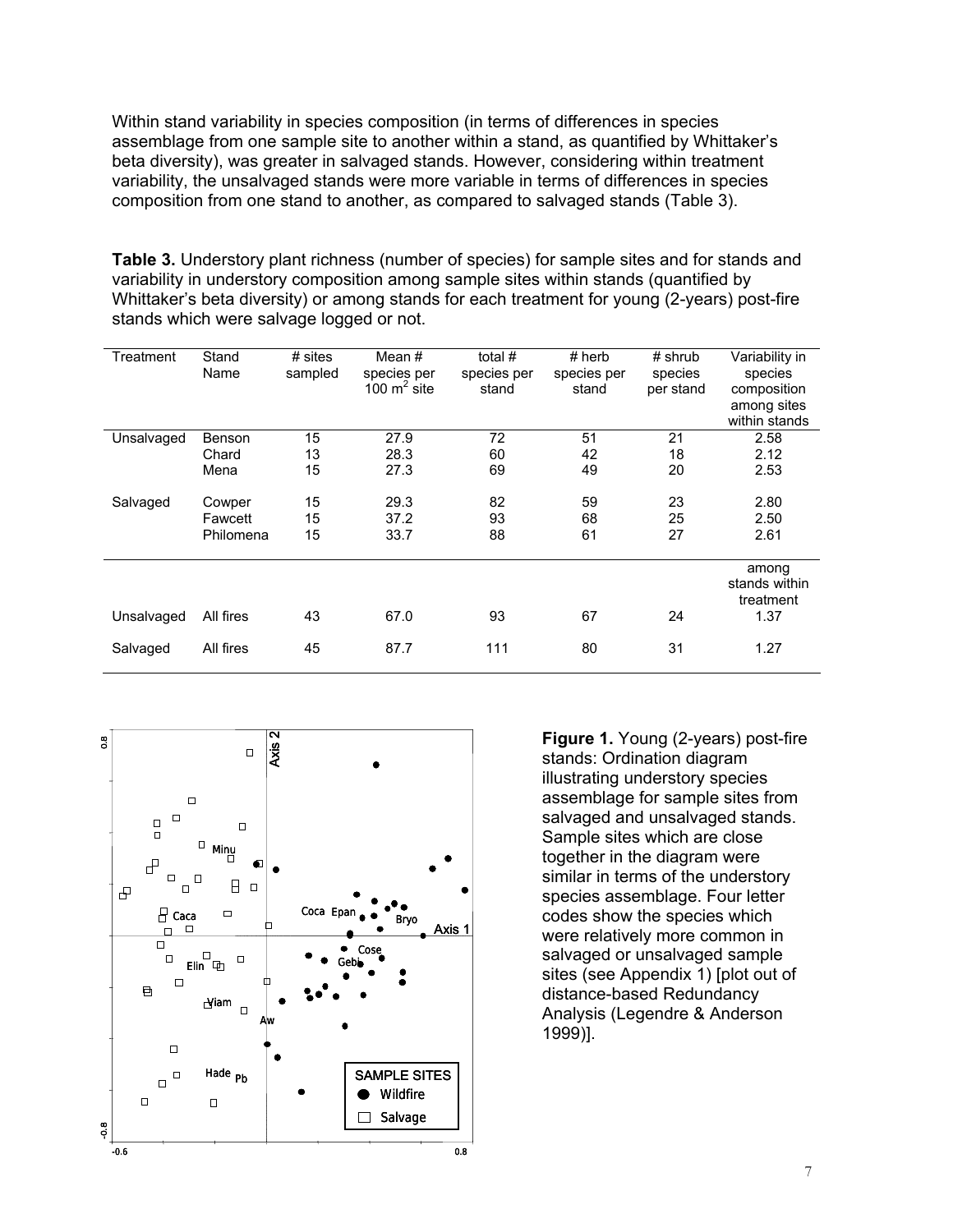The salvaged *versus* unsalvaged early post-fire stands were significantly different from one another in terms of their species assemblages [tested by Multi-response permutation procedures (MRPP)]. This is further illustrated by the separation of salvaged *versus* unsalvaged sample sites in an ordination of the species composition data (Figure 1). Note that salvaged sample sites separate strongly from unsalvaged sample sites along the first axis.

In the older post-fire stands, there were only minor differences in species richness, both per sample site and per stand, and in the variability in species assemblage among sample sites within stands or treatments (Table 4). There were no significant differences in species assemblages between salvaged and unsalvage older post-fire stands (tested by MRPP).

**Table 4.** Understory plant richness (number of species) for sample sites and for stands and variability in understory composition among sample sites within stands (quantified by Whittaker's beta diversity) or among stands for each treatment for older (34-years) post-fire stands which were salvage logged or not.

| Treatment  | Stand<br>Name | $#$ sites<br>sampled | Mean #<br>species per<br>100 $m2$ site | total #<br>species per<br>stand | $#$ herb<br>species per<br>stand | $#$ shrub<br>species<br>per stand | Variability in<br>species<br>composition<br>among sites<br>within stands |
|------------|---------------|----------------------|----------------------------------------|---------------------------------|----------------------------------|-----------------------------------|--------------------------------------------------------------------------|
| Unsalvaged | Calling L     | 20                   | 35.38                                  | 79                              | 53                               | 26                                | 2.21                                                                     |
|            | Flattop       | 20                   | 45.3                                   | 97                              | 67                               | 30                                | 2.14                                                                     |
| Salvaged   | Kinuso        | 20                   | 45.1                                   | 92                              | 63                               | 29                                | 2.04                                                                     |
|            | Slave         | 20                   | 46.4                                   | 94                              | 66                               | 28                                | 2.03                                                                     |
|            |               |                      |                                        |                                 |                                  |                                   | among<br>stands within<br>treatment                                      |
| Unsalvaged | All fires     | 40                   | 88.0                                   | 111                             | 78                               | 33                                | 1.26                                                                     |
| Salvaged   | All fires     | 40                   | 93.0                                   | 115                             | 83                               | 32                                | 1.24                                                                     |



**Figure 2.** Older (34-years) post-fire stands: Ordination diagram illustrating understory species assemblage for sample sites from salvaged and unsalvaged stands. See Figure 1 for details. Arrow pointing to "conifer" indicates a gradient of increasing conifer abundance. Sample sites labelled "CL" were in the Calling Lake unsalvaged stand. See Appendix 2 for species codes.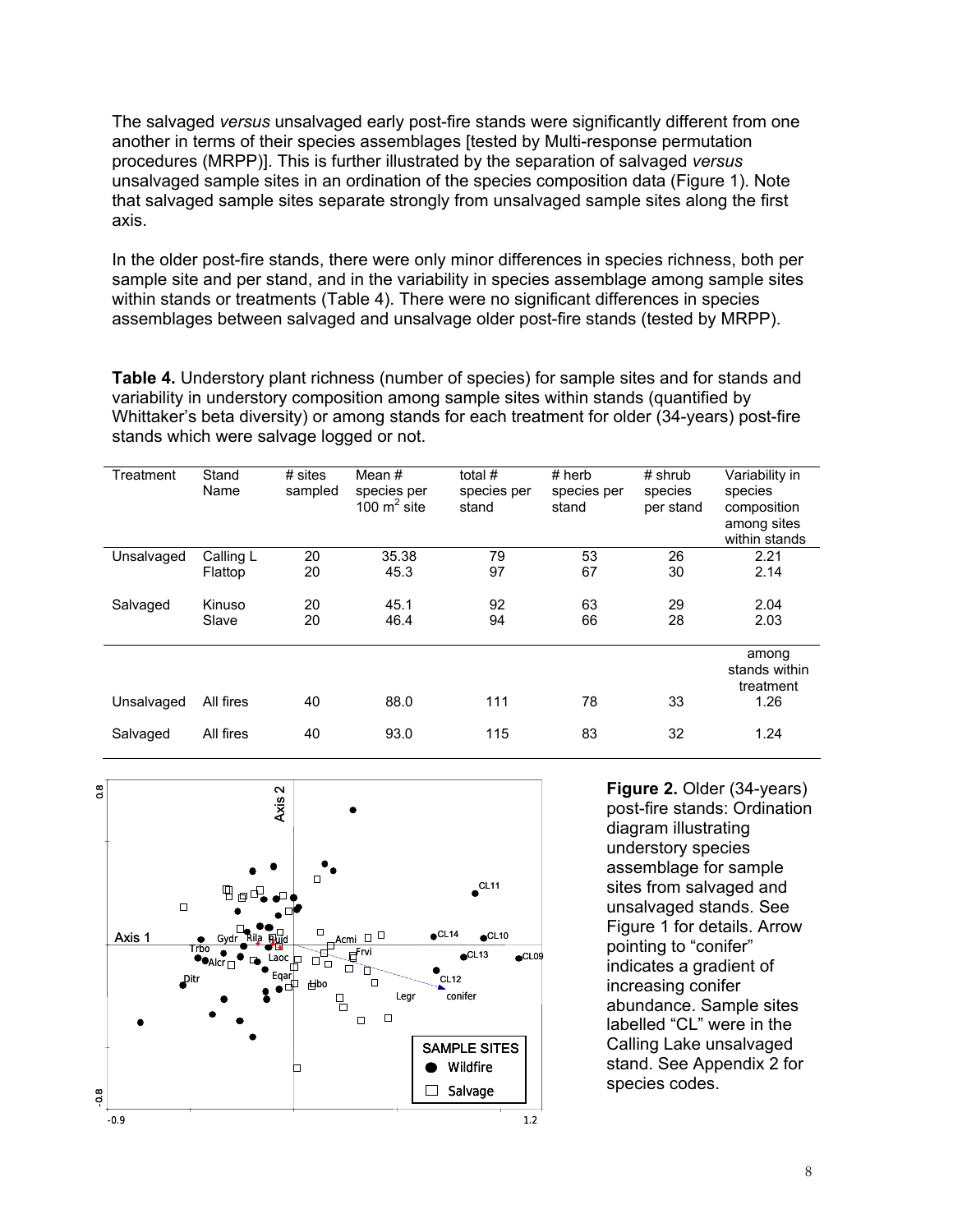Differences in older stands seemed to be among stands, as opposed to being related to treatment (salvaged *versus* unsalvaged). Note the relatively larger differences in species richness between the two unsalvaged stands in particular (Table 4). The overriding influence of differences among stands is further illustrated by the ordination of the species composition data (Figure 2). At first the diagram suggests very little separation of unsalvaged *versus* salvaged sample sites. However, the cluster of unsalvaged sample sites to the right of the diagram represent sample sites from the Calling Lake unsalvaged stands in which there was substantial natural regeneration of white spruce. Interestingly, these sites have an understory species assemblage similar to many of the salvaged sites, in which white spruce was present due to artificial regeneration. With removal of these Calling lake sample sites the diagram would suggest a much higher degree of separation between salvaged *versus* unsalvaged sample sites along the first axis. It is also noteworthy that the understory of older salvaged stands was generally dominated by shrub species [e.g. saskatoon (*Amelanchier alnifolia*), bracted honeysuckle (*Lonicera involucrata*), wild rose (*Rosa woodsii*)] to a much greater extent than the unsalvaged stands.

The results from these older stands can not be considered representative of the future outcome for the young post-fire salvaged stands because of differences in salvage harvest techniques and the confounding effect of site preparation and aerial seeding. The salvage operation in the older post-fire stands consisted largely of the removal of burnt conifers while deciduous trees were left on-site. This is highlighted by the fact there were relatively small differences in the volume of downed wood between salvaged and unsalvaged older stands.

# **Summary of Results and Interpretation**

Our results illustrate that in early wildfire stands, salvage logging creates a more extreme environment with higher light and air temperature, and lower relative humidity than in unsalvaged stands. This can be attributed to the increased exposure resulting from the removal of sheltering residual trees and snags and likely has a significant influence on tree regeneration and understory plant cover.

Aspen regeneration density and height were negatively affected by salvage logging, although densities in salvaged stands were still quite high. In stands 34 years after salvage logging, there was no evidence of a difference in aspen regeneration, as compared to unsalvaged stands. However, the salvaging practices employed in these older stands were not the same as those used today; the higher retention of dead wood in these older salvaged stands likely influenced regeneration processes at the time of disturbance.

In general, plant communities associated with early unsalvaged and salvaged stands are similar with distinctions occurring as a result of the presence of introduced species and higher abundances of grasses, and some shrub species in salvaged stands, and higher abundances of bryophytes and herbaceous post-fire specialists in unsalvaged wildfire stands. Recently salvaged stands have higher richness of vascular plant species than unsalvaged stands and this is attributable to the presence of weedy species. Shortly after salvaging, stands had greater patchiness in understory plant communities than that found within unsalvaged stands. This may be due to salvaging operations creating heterogeneity in the microenvironment and regeneration microsites. At a coarser scale, however, stands which had been salvaged logged were more similar to one another in terms of understory species composition, than were unsalvaged stands, suggesting that salvaging could result in a more homogeneous landscape.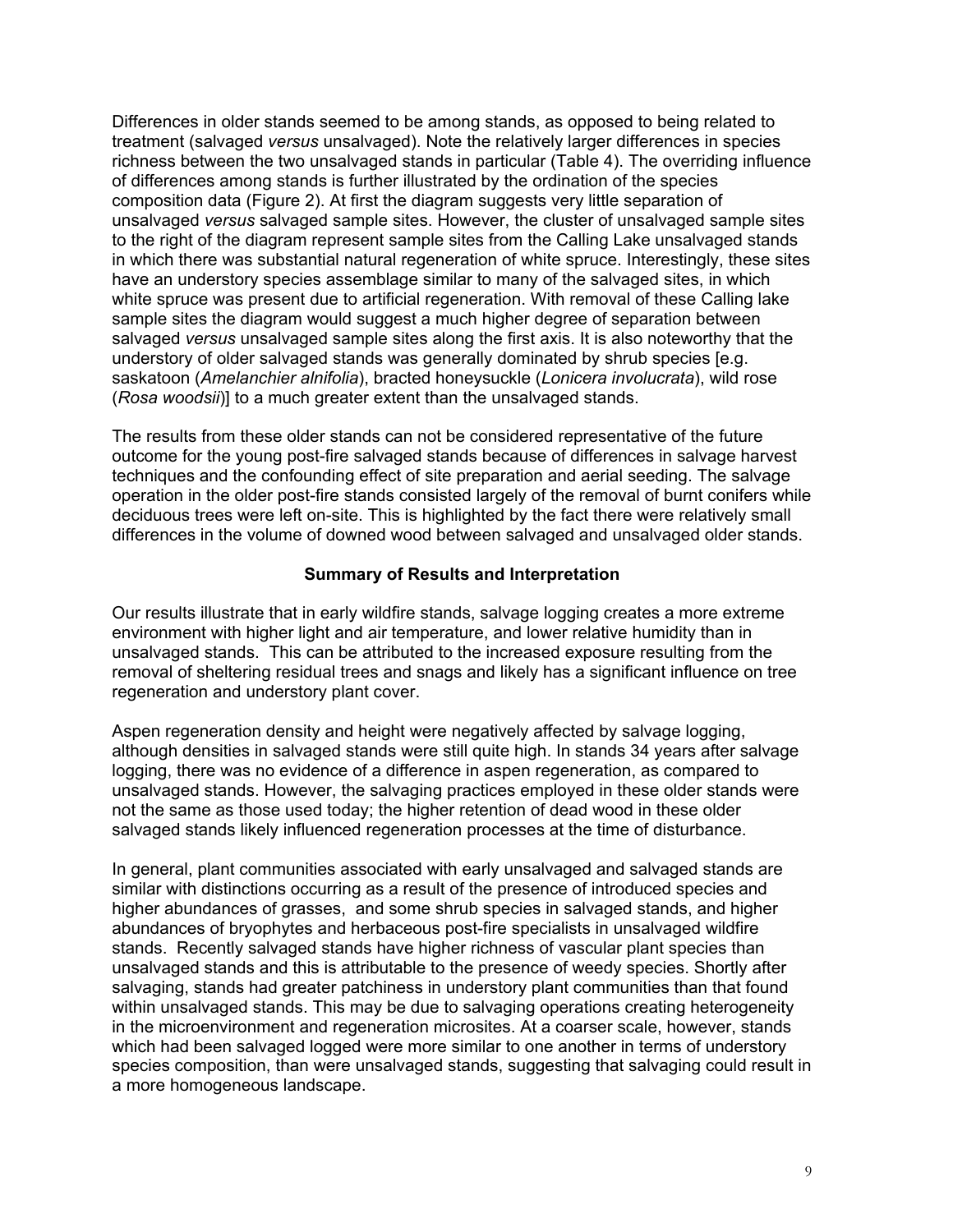In older post-fire stands, differences in understory plant communities seemed to be related more strongly to differences among stands, rather than the effects of salvaging. In particular, the presence of conifer regeneration seemed to be related to differences in understory plant communities. This suggests that events (natural or human-influenced) occurring in the early post-disturbance period, which influence canopy composition and structure of the forest over successional time, are likely to influence understory composition as well.

# **Key Findings and Deliverables**

Overall, our results showed that salvage logging significantly alters forest structure, tree regeneration, and understory plant community composition and diversity as compared to unsalvaged post-wildfire stands. Some of these effects were still evident 34 years after salvage logging.

Evidence suggests that salvage logging may result in poorer natural regeneration of aspen on mixedwood sites. This, along with differences in the forest environment and amounts of dead wood, could influence the future successional development of stands including individual tree and total volume growth, mortality processes, and effects on the understory environment and plant community. Thus, the ecological structure, habitat value, and biodiversity of salvage logged stands are likely to be different than in unsalvaged wildfire stands.

Salvaged stands also do not host the same understory communities that are found in unsalvaged wildfire stands in the early post-disturbance period. This creates some concern that in the long term, extensive post-fire salvage logging could lead to substantial declines in abundance of plant species which are specialists for early post-fire conditions of mesic stands. Additionally, over time, salvage logging could result in increased populations of introduced and weedy species. The longer-term impacts of salvage logging on understory composition of a stand will depend upon how the salvaging has affected the important drivers of understory community development (light, microenvironment, and regeneration microsites).

Given these findings it would seem prudent to develop a plan for protection of some proportion of merchantable forest stands from salvage logging. In addition, developing salvage logging practices which minimize damage to regenerating trees, and disturbance of the forest floor and organic layer, would likely reduce the impacts on regeneration and understory community diversity and composition.

Areas for future research include the potential for partial salvage logging to minimize negative impacts. In addition, it would be interesting to examine the population dynamics of post-fire specialist plant species in terms of: 1) the potential for burned, non-commercial stands to serve as population sources for these species; and 2) the likely impacts of salvage logging on long-term population viability.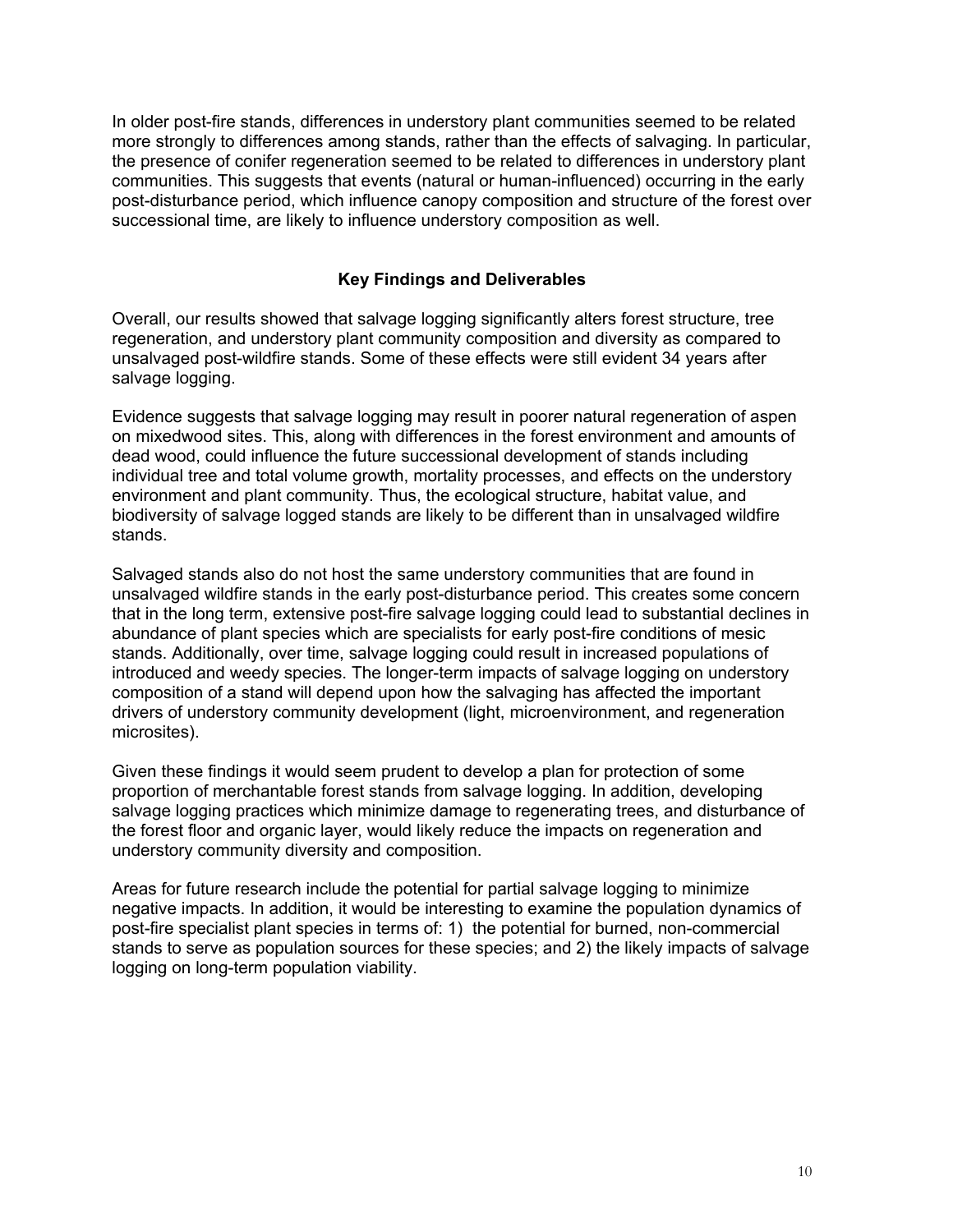# **Acknowledgements**

Funding for this research was provided by the Sustainable Forest Management Network, Biodiversity Challenge Grants (supported by Alberta Conservation Association), and the Canadian Circumpolar Institute. S. Kurulok gratefully acknowledges financial support from the Natural Sciences and Engineering Research Council (NSERC), Alberta-Pacific Forest Industries Inc., and the Department of Renewable Resources and the Faculty of Graduate Studies and Research, University of Alberta. We would like to thank L. Strilchuk and N. Lipton for assistance with the field work and M. Molina-Ayala for assistance with the laboratory anayses.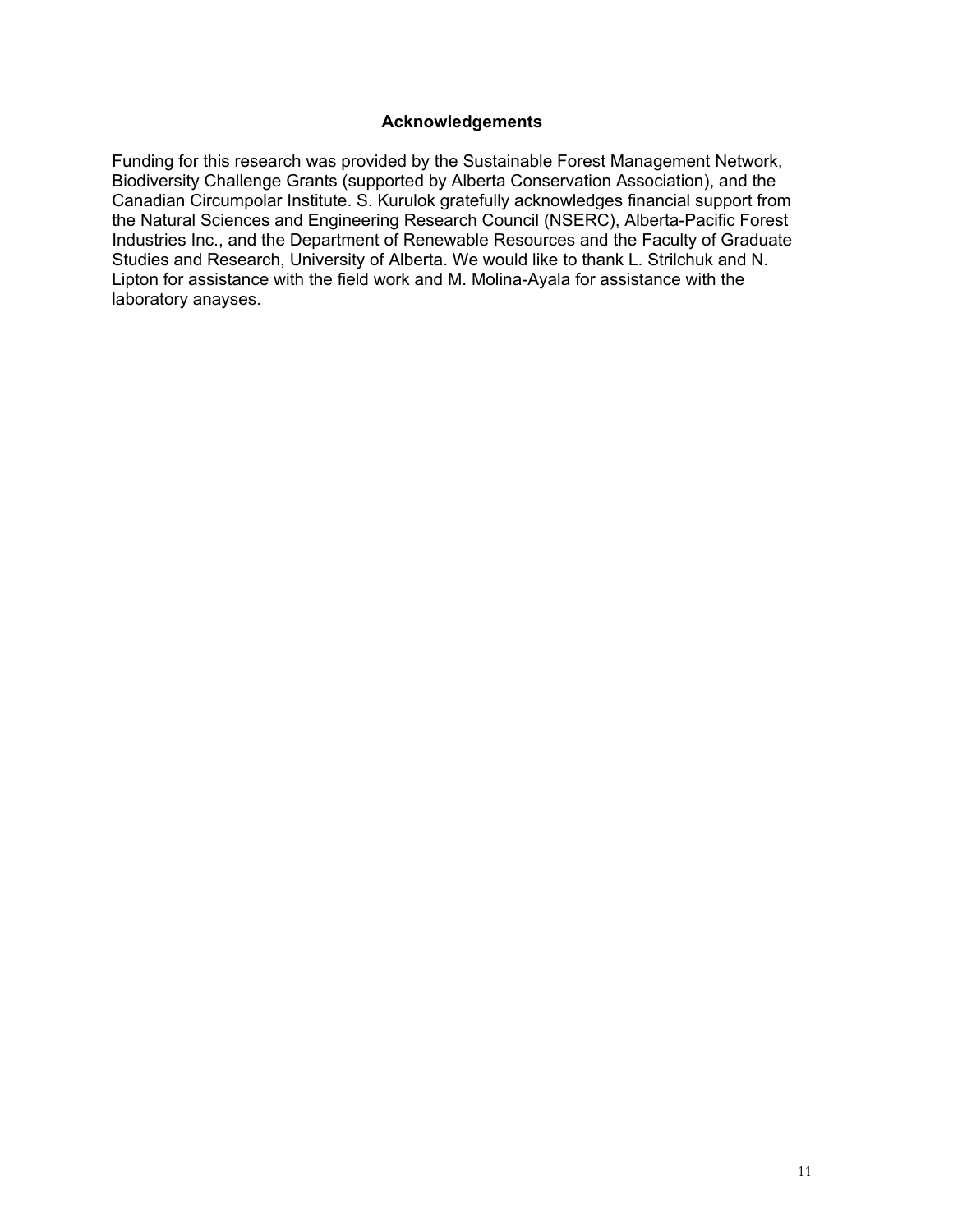# **References Cited**

Brais, S., Paré, D. & Ouimet, R. 2000. Impacts of wild fire severity and salvage harvesting on the nutrient balance of jack pine and black spruce boreal stands. Forest Ecology and Management **137**:231-243.

- Carleton, T.J. & MacLellan, P. 1994. Woody vegetation responses to fire versus clearcutting logging: A comparative survey in the central Canadian boreal forest. Ecoscience **1**:141-152.
- Crites, S. 1999. A comparison of early successional understory plant communities following fire and harvesting. In: Lee, P.C. (ed.), Fire and harvest residual (FAHR) project: the impact of wildfire and harvest residuals on forest structure and biodiversity in aspendominated boreal forests of Alberta. Publication Number T/495. Alberta Research Council, Vegreville.
- Crites, S. & Hanus, S. 2001. Succession of herbaceous, shrub and tree communities following combined treatments of fire and harvesting. Final report, Alberta Research Council, Vegreville.
- Cumming, S.G. 1997. PhD Thesis, University of British Columbia, Vancouver, B.C.
- Fraser, E., Landhäusser, S. & Lieffers, V. In Press. The effect of fire severity and salvage logging traffic on regeneration and early growth of aspen suckers. Forestry Chronicle.
- Fyles, J.W. 1989. Seed bank populations in upland coniferous forests in central Alberta. Canadian Journal of Botany **67**:274-278.
- Johnson, E.A. 1981. Vegetation organization and dynamics of lichen woodland communities in the Northwest Territories, Canada. Ecology **62**:200-215.
- Lee, P.C. (Ed.). 1999. Fire and harvest residual (FAHR) project: the impact of wildfire and harvest residuals on forest structure and biodiversity in aspen-dominated boreal forests of Alberta. Publication Number T/495. Alberta Research Council, Vegreville.
- Legendre, P. & Anderson, M.J. 1999. Distance-based redundancy analysis: Testing multispecies responses in multifactorial ecological experiments. Ecological Monographs **69**:1-24.
- Martinez-Sanchez, J.J., Ferrandis, P., de las Heras, J. & Herranz, J.M. 1999. Effect of burnt wood removal on the natural regeneration of *Pinus halepensis* after fire in a pine forest in Tus valley (SE Spain). Forest Ecology and Management **123**:1-10.
- Moss, E.H. 1983. Flora of Alberta. A manual of flowering plants, conifers, ferns and fern allies found growing without cultivation in the province of Alberta, Canada.  $2^{nd}$  edition, revised by J.G. Packer. University of Toronto Press, Toronto.
- Murphy, P.J. 1985. Methods for evaluating the effects of forest fire management in Alberta. PhD. thesis, University of British Columbia, B.C.
- Ne'eman, G., Lahav, H. & Izhaki, I. 1995. Recovery of vegetation in a natural east Mediterranean pine forest on Mount Carmel, Israel as affected by management strategies. Forest Ecology and Management **75**:17-26.
- Noël, J. 2002. Régénération forestière après feu et coupe de récupération dans le secteur de Val-Paradis, Abitibi. MSc. thesis, Université du Québec à Montréal.
- Rowe, J.S. 1983. Concepts of fire effects on plant individuals and species. In: Wein, R.W. & MacLean, D.A. (eds.), The role of fire in northern circumpolar ecosystems. John Wiley & Sons Inc., New York.
- Stelfox, J.B. 1995. Relationships between stand age, stand structure, and biodiversity in aspen mixedwood forests in Alberta. AB Env Centre, Vegreville.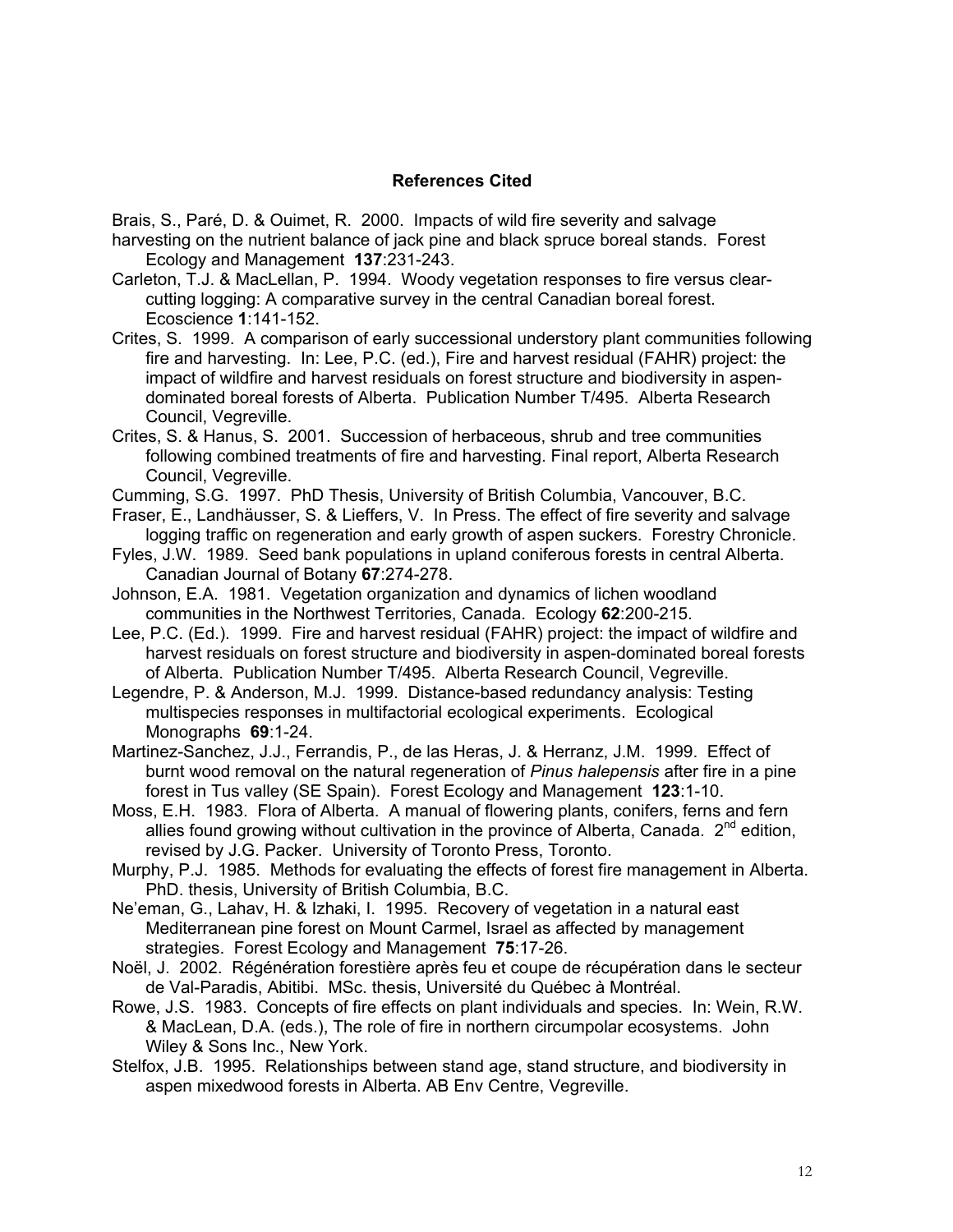- Turner, M.G., Romme, W.H., Gardner, R.H. & Hargrove, W.W. 1997. Effects of fire size and pattern on early succession in Yellowstone National Park. Ecological Monographs **64**:411-433.
- Whittle, C.A., Duchesne, L.C. & Needham, T. 1997. The importance of buried seeds and vegetative propagation in the development of postfire plant communities. Environmental Reviews **5**:78-87.

#### **Presentations and Publications arising from the research:**

- Kurulok, S.E. and S.E. Macdonald. Impacts of post-burn salvage logging on plant biodiversity and tree regeneration in the mixedwood boreal forest. Renewable Resources Departmental Seminar. Edmonton, AB. February 2002 (Oral).
- Kurulok, S.E. and S.E. Macdonald. 2002. Impacts of post-fire salvage logging on regeneration and plant communities in the mixedwood boreal forest.  $4<sup>th</sup>$  International Workshop on Disturbance Dynamics of the Boreal Forest. Prince George, BC. August 2002. (Oral).
- Kurulok, S.E. and S.E. Macdonald. 2002. Impacts of post-fire salvage logging on regeneration and plant communities in the mixedwood boreal forest of Alberta. Sustainable Forest Management Network Conference. Advances in forest management: From knowledge to practice. Edmonton, AB. November 2002. (Poster).
- Kurulok, S.E. 2004. Impacts of post-fire salvage logging on tree regeneration and understory plant communities in burned stands of the mixedwood boreal forest. MSc. Thesis. Department of Renewable Resources, University of Alberta. Thesis filed: January 2004.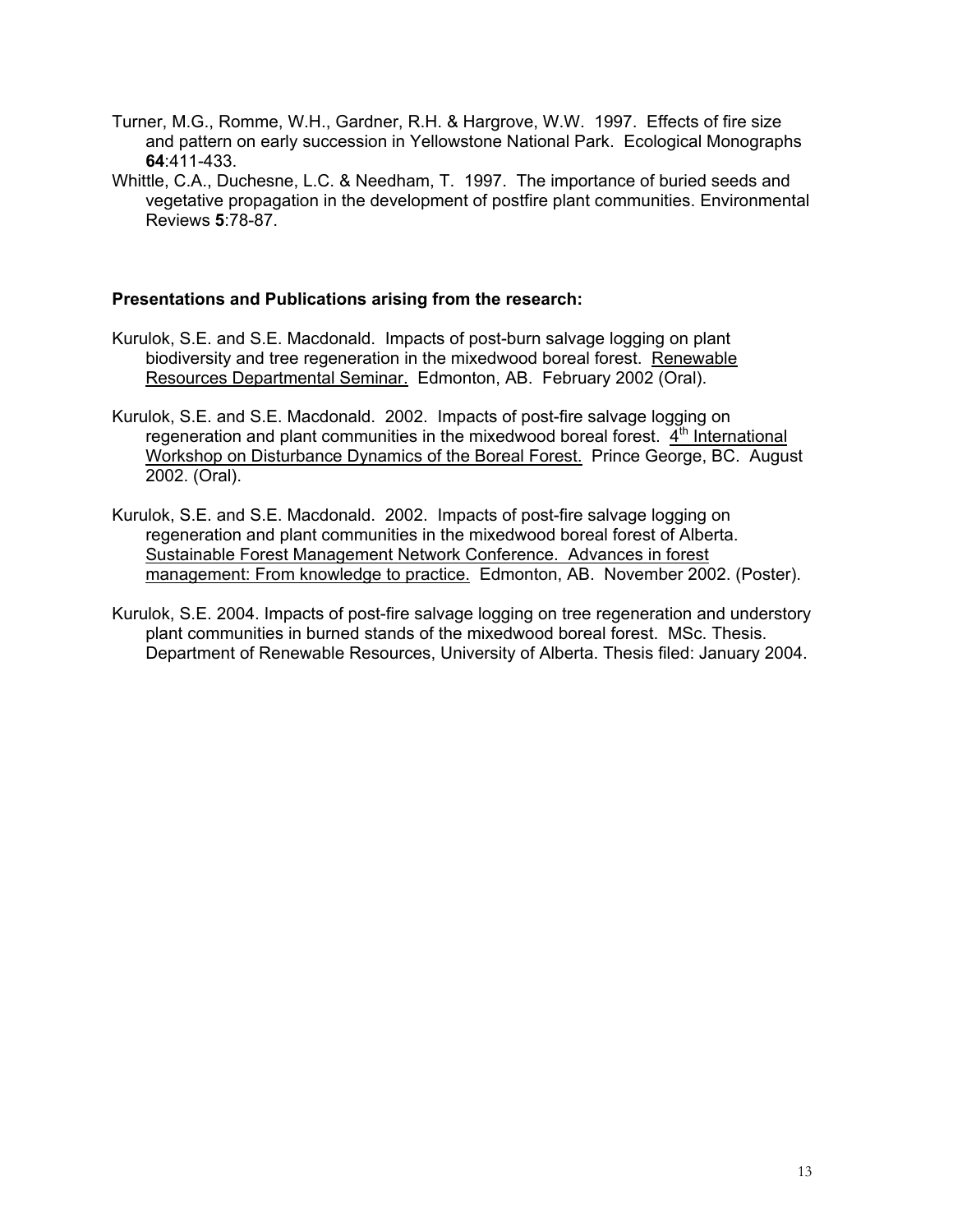| Appendix 1. Understory vascular plant occurrence in young (2-years) post-fire stands which were salvage logged                 |
|--------------------------------------------------------------------------------------------------------------------------------|
| or not. Proportion of sample sites in which each species occurred. $\checkmark$ species only found in one treatment type. $^*$ |
| shrub species. Nomenclature follows Moss (1983).                                                                               |

| Frequency of Occurence |                   |                           | Species     |
|------------------------|-------------------|---------------------------|-------------|
| Wildfire               | Salvage           | Species                   | Code        |
| 0.24                   | 0.40              | Achillea millefolium      | Acmi        |
| 0.03<br>$\sqrt{}$      | 0.00              | Achillea sibirica         | Acsi        |
| 0.16                   | 0.40              | Actaea rubra              | Acru        |
| 0.00                   | 0.07<br>$\sqrt{}$ | Agropyron repens          | Agre        |
| 0.11                   | 0.07              | Agropyron spp.            | Agrospp     |
| 0.03                   | 0.04              | Agropyron trachycaulum    | Agtr        |
| 0.00                   | $\sqrt{}$<br>0.04 | Agrostis scabra           | Agsc        |
| 0.58                   | 0.51              | Alnus crispa*             | Alcr        |
| 0.29                   | 0.40              | Amelanchier alnifolia*    | Amal        |
| 0.00                   | $\sqrt{}$<br>0.02 | Androsace septentrionalis | Anse        |
| 0.79                   | 0.69              | Aralia nudicaulis         | Arnu        |
| 0.21                   | 0.40              | Arctostaphylos uva-ursi*  | Aruv        |
| 0.03                   | 0.13              | Arnica cordifolia         | Arco        |
| 0.03                   | 0.09              | Aster ciliolatus          | Asci        |
| 0.11                   | 0.36              | Aster conspicuus          | Asco        |
| 0.50                   | 0.62              | Aster puniceus            | Aspu        |
| 0.03                   | 0.09              | Astragalus americanus     | Asam        |
| 0.00                   | 0.04<br>$\sqrt{}$ | Betula glandulosa*        | Begl        |
| 0.39                   | 0.51              | Betula papyrifera         | Bepa        |
| 0.03<br>V              | 0.00              | Botrychium lunaria        | Bolu        |
| 0.00                   | $\sqrt{}$<br>0.09 | <b>Bromus ciliatus</b>    | <b>Brci</b> |
| 0.11                   | 0.20              | <b>Bromus inermis</b>     | <b>Brin</b> |
| 0.97                   | 1.00              | Calamagrostis canadensis  | Caca        |
| 0.03                   | 0.07              | Campanula rotundifolia    | Caro        |
| 0.24                   | 0.29              | Carex aurea               | Caau        |
| 0.26                   | 0.27              | Carex siccata             | Casi        |
| 0.63                   | 0.64              | Carex spp.                | Carexsp     |
| 0.00                   | 0.04<br>$\sqrt{}$ | Chenopodium capitatum     | Chca        |
| 0.05                   | 0.20              | Cirsium arvense           | Ciar        |
| 0.03                   | 0.04              | Coptis trifolia           | Cotr        |
| 1.00                   | 0.93              | Cornus canadensis         | Coca        |
| 0.00                   | $\sqrt{}$<br>0.02 | Cornus stolonifera*       | Cost        |
| 0.16                   | 0.07              | Corydalis aurea           | Coau        |
| 0.42                   | 0.24              | Corydalis sempervirens    | Cose        |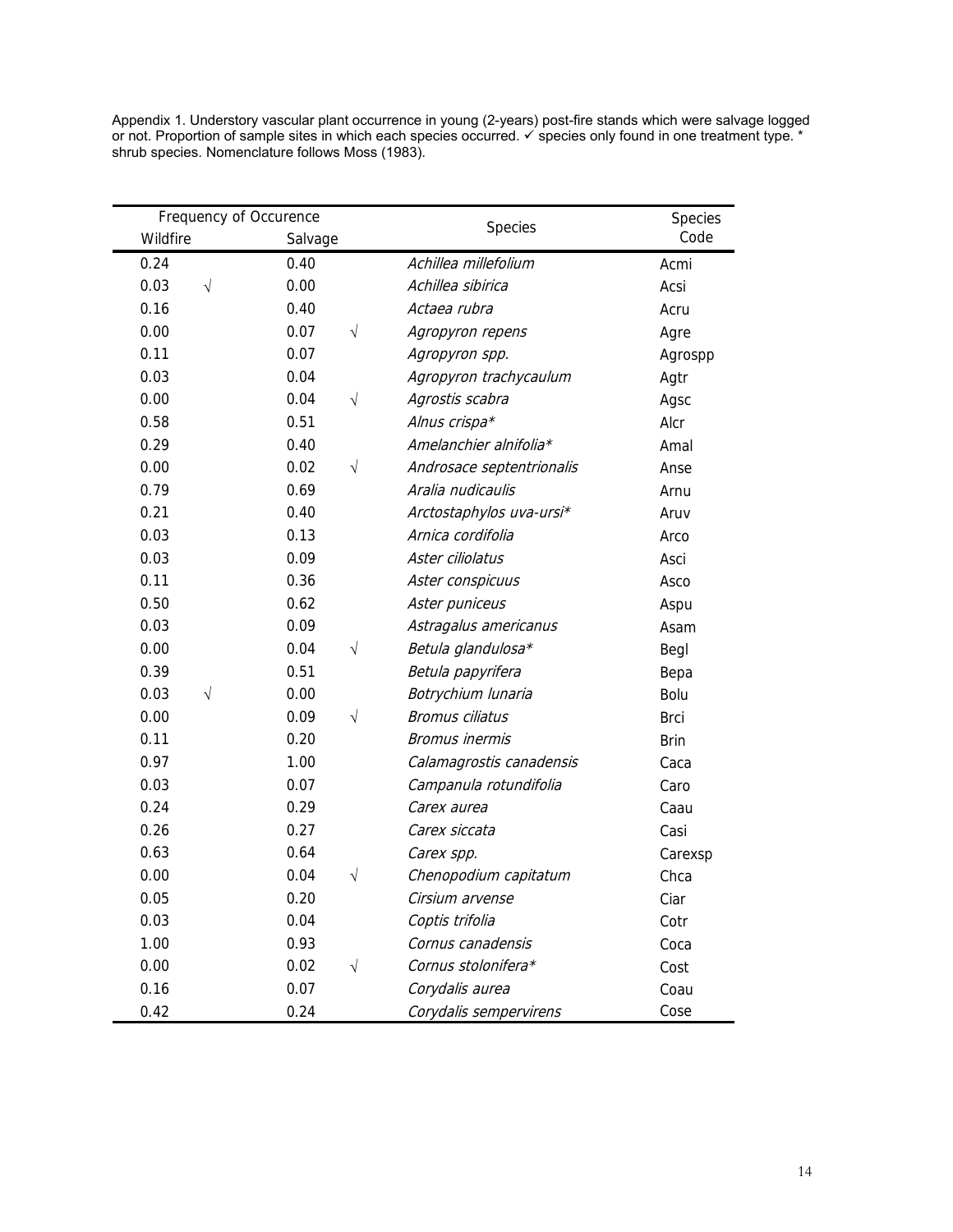| 0.00              | 0.07<br>$\sqrt{}$ | Corylus cornuta           | Coco |
|-------------------|-------------------|---------------------------|------|
| 0.00              | 0.02<br>$\sqrt{}$ | Delphinium glaucum        | Degl |
| 0.00              | $\sqrt{}$<br>0.07 | Disporum trachycarpum     | Ditr |
| 0.13              | 0.16              | Dracocephalum parviflorum | Drpa |
| 0.76              | 0.82              | Elymus innovatus          | Elin |
| 1.00              | 1.00              | Epilobium angustifolium   | Epan |
| 0.16              | 0.09              | Epilobium ciliatum        | Epci |
| 0.39              | 0.22              | Equisetum arvense         | Eqar |
| 0.18              | 0.16              | Equisetum pratense        | Eqpr |
| 0.68              | 0.60              | Equisetum sylvaticum      | Eqsy |
| 0.03              | 0.04              | Erigeron philadelphicus   | Erph |
| 0.55              | 0.60              | Fragaria virginiana       | Frvi |
| 0.71              | 0.76              | Galium boreale            | Gabo |
| 0.05              | 0.07              | Galium triflorum          | Gatr |
| 0.03<br>$\sqrt{}$ | 0.00              | Gentianella amerella      | Geam |
| 0.95              | 0.62              | Geranium bicknelli        | Gebi |
| 0.16              | 0.56              | Halenia deflexa           | Hade |
| 0.03              | 0.09              | Hieracium umbellatum      | Hium |
| 0.11              | 0.18              | Hordeum jubatum           | Hoju |
| 0.63              | 0.71              | Lathyrus ochroleucus      | Laoc |
| 0.16              | 0.09              | Lathyrus venosus          | Lave |
| 0.37              | 0.20              | Ledum groenlandicum*      | Legr |
| 0.03              | 0.44              | Lilium philadelphicum     | Liph |
| 0.82              | 0.58              | Linnaea borealis*         | Libo |
| 0.13              | 0.53              | Lonicera involucrata*     | Loin |
| 0.39              | 0.29              | Lycopodium annotinum      | Lyan |
| 0.03              | 0.04              | Lycopodium complanatum    | Lyco |
| 0.95              | 0.96              | Maianthemum canadense     | Maca |
| 0.05              | 0.02              | Melampyrum lineare        | Meli |
| 0.74              | 0.69              | Mertensia paniculata      | Mepa |
| 0.29              | 0.47              | Mitella nuda              | Minu |
| 0.00              | 0.07<br>$\sqrt{}$ | Moehringia lateriflora    | Mola |
| 0.24              | 0.24              | Orthilia secunda          | Orse |
| 0.00              | 0.02<br>$\sqrt{}$ | Parnassia palustris       | Papa |
| 0.03              | 0.11              | Pedicularis labradorica   | Pela |
| 0.84              | 0.73              | Petasites palmatus        | Pepa |
| 0.03              | 0.04              | Petasites sagittatus      | Pesa |
| 0.08              | 0.18              | Picea glauca              | Pigl |
| 0.42              | 0.29              | Pinus banksiana           | Piba |
| 0.03              | 0.13              | Plantago major            | Plma |
| 0.08              | 0.13              | Poa pratensis             | Popr |
| 0.13              | 0.29              | Populus balsamifera       | Poba |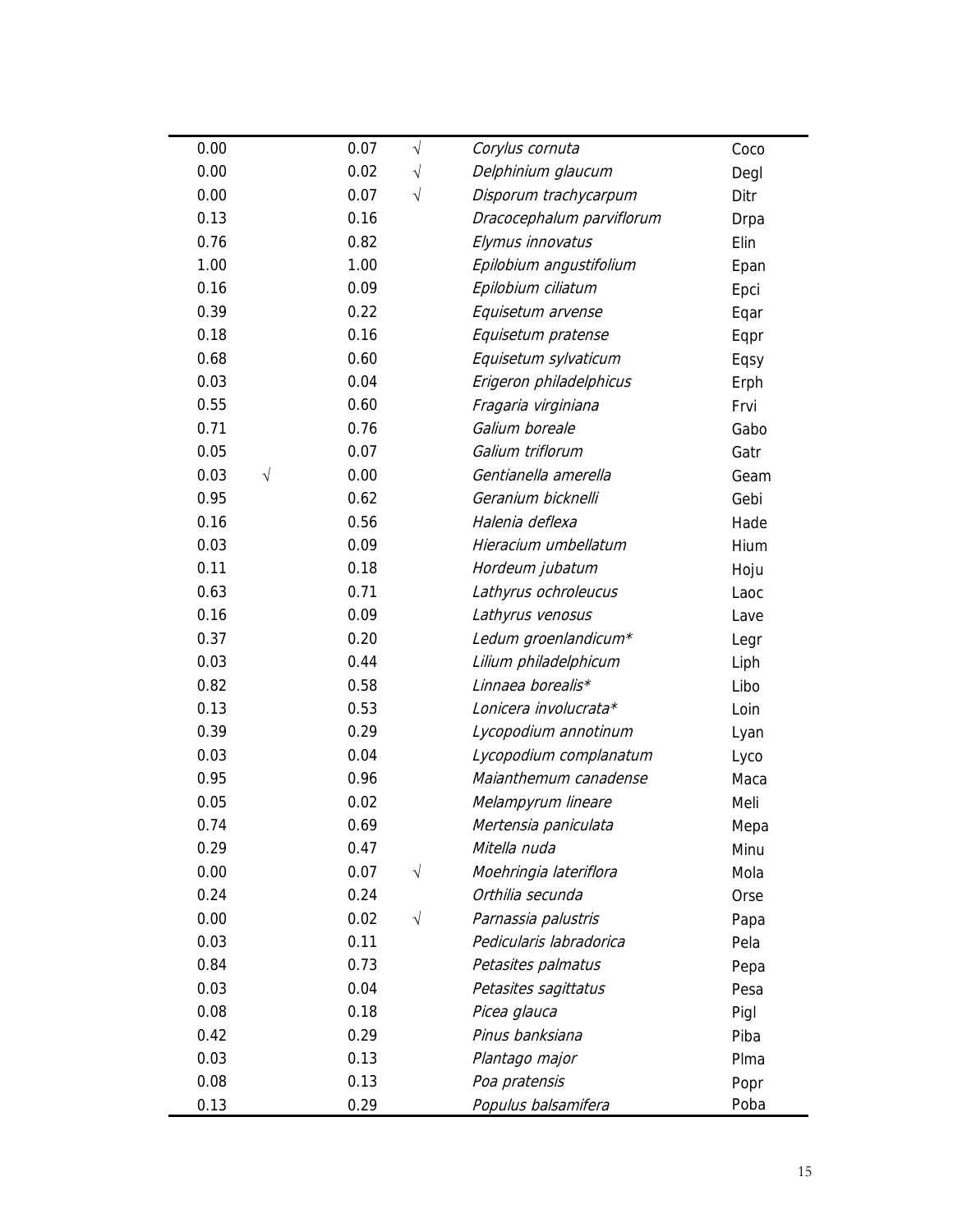| 1.00 | 1.00 |           | Populus tremuloides          | Potr        |
|------|------|-----------|------------------------------|-------------|
| 0.08 | 0.09 |           | Potentilla gracilis          | Pogr        |
| 0.03 | 0.11 |           | Potentilla tridentata        | Potri       |
| 0.13 | 0.20 |           | Prunus pensylvanica*         | Prpe        |
| 0.11 | 0.13 |           | Pyrola asarifolia            | Pyas        |
| 0.00 | 0.09 | $\sqrt{}$ | Ranunculus acris             | Raac        |
| 0.00 | 0.02 | $\sqrt{}$ | Rhinanthus minor             | Rhmi        |
| 0.00 | 0.02 | V         | Ribes americanum*            | Riam        |
| 0.03 | 0.09 |           | Ribes hudsonianum*           | Rihu        |
| 0.00 | 0.09 | $\sqrt{}$ | Ribes lacustre*              | Rila        |
| 0.00 | 0.09 | $\sqrt{}$ | Ribes oxycanthoides*         | <b>Riox</b> |
| 0.45 | 0.51 |           | Ribes triste*                | Ritr        |
| 0.92 | 0.91 |           | Rosa acicularis*             | Roac        |
| 0.26 | 0.38 |           | Rubus idaeus*                | Ruid        |
| 0.68 | 0.87 |           | Rubus pubescens*             | Rupu        |
| 0.47 | 0.47 |           | Salix spp                    | Salix       |
| 0.08 | 0.11 |           | Schizachne purpurascens      | Scpu        |
| 0.00 | 0.11 | $\sqrt{}$ | Senecio vulgaris             | Sevu        |
| 0.03 | 0.13 |           | Shepherdia canadensis*       | Shca        |
| 0.03 | 0.58 |           | Sonchus arvensis             | Soar        |
| 0.00 | 0.04 | $\sqrt{}$ | Stellaria longipes           | Stlong      |
| 0.13 | 0.27 |           | Symphoricarpos albus*        | Syal        |
| 0.00 | 0.27 | $\sqrt{}$ | Symphoricarpos occidentalis* | Syoc        |
| 0.00 | 0.04 | V         | Tanacetum vulgare            | Tavu        |
| 0.11 | 0.29 |           | Taraxicum officinale         | Taof        |
| 0.03 | 0.18 |           | Thalictrum venulosum         | Thve        |
| 0.66 | 0.51 |           | Trientalis borealis          | Trbo        |
| 0.03 | 0.29 |           | Trifolium spp.               | Trispp      |
| 0.08 | 0.11 |           | Vaccinium caespitosum*       | Vaca        |
| 0.79 | 0.71 |           | Vaccinium myrtilloides*      | Vamy        |
| 0.03 | 0.04 |           | Vaccinium vitis-idaea*       | Vavi        |
| 0.74 | 0.78 |           | Viburnum edule*              | Vied        |
| 0.53 | 0.56 |           | Vicia americana              | Viam        |
| 0.03 | 0.09 |           | Viola adunca                 | Viad        |
| 0.24 | 0.33 |           | Viola canadensis             | Vica        |
| 0.11 | 0.02 |           | Viola nephrophylla           | Vine        |
| 0.24 | 0.42 |           | Viola renifolia              | Vire        |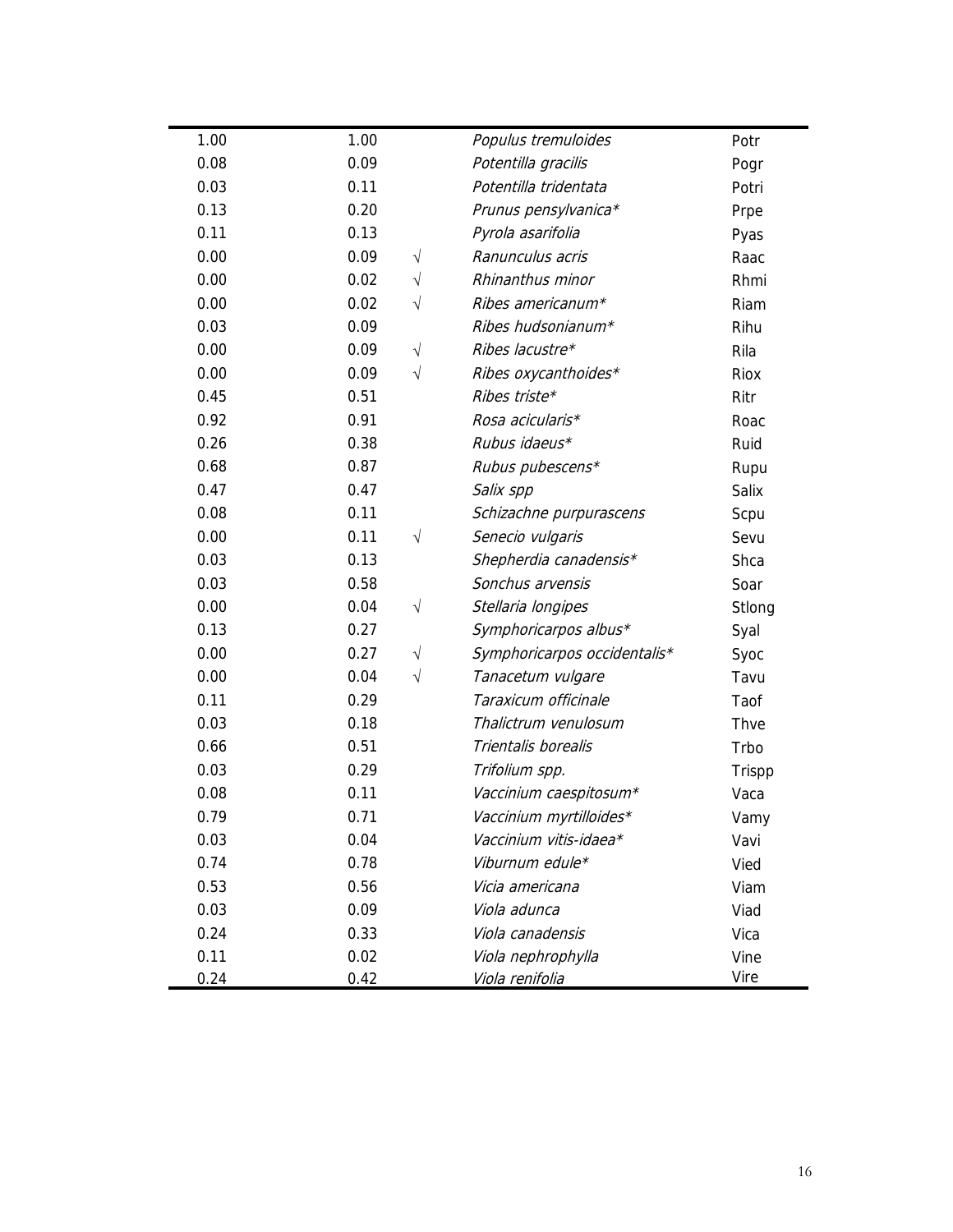| Frequency of Occurence |                   | Species                   | Species     |
|------------------------|-------------------|---------------------------|-------------|
| Wildfire               | Salvage           |                           | Code        |
| 0.30                   | 0.15              | Abies balsamea            | Abba        |
| 0.33                   | 0.65              | Achillea millefolium      | Acmi        |
| 0.08                   | 0.30              | Achillea sibirica         | Acsi        |
| 0.93                   | 0.98              | Actaea rubra              | Acru        |
| 0.13                   | 0.15              | Agropyron spp.            | Agrospp     |
| 0.08                   | 0.10              | Agrostis scabra           | Agsc        |
| 0.30                   | 0.50              | Alnus crispa*             | Alcr        |
| 0.58                   | 0.83              | Amelanchier alnifolia*    | Amal        |
| 0.05                   | 0.08              | Anemone canadensis        | Arnu        |
| 0.93                   | 1.00              | Aralia nudicaulis         | Anca        |
| 0.05                   | 0.20              | Arnica chamissonis        | Arch        |
| 0.03<br>$\sqrt{}$      | 0.00              | Arnica cordifolia         | Arco        |
| 0.43                   | 0.65              | Aster conspicuus          | Asco        |
| 0.85                   | 0.98              | Aster puniceus            | Aspu        |
| 0.08<br>$\sqrt{}$      | 0.00              | Betula glandulosa*        | Begl        |
| 0.73                   | 0.88              | Betula papyrifera         | Bepa        |
| 0.00                   | 0.03<br>$\sqrt{}$ | Botrychium lunaria        | Bolu        |
| 0.00                   | 0.23<br>$\sqrt{}$ | Botrychium virginianum    | Bovi        |
| 0.20                   | 0.05              | <b>Bromus ciliatus</b>    | <b>Brci</b> |
| 0.78                   | 0.80              | Calamagrostis canadensis  | Caca        |
| 0.03                   | 0.15              | Calamagrostis inexpansa   | Cain        |
| 0.03<br>$\sqrt{ }$     | 0.00              | Caltha palustris          | Capa        |
| 0.08                   | 0.00              | Campanula rotundifolia    | Caro        |
| 0.08                   | 0.13              | Carex aurea               | Caau        |
| 0.15                   | 0.38              | Carex spp.                | Carex       |
| 0.03<br>$\sqrt{ }$     | 0.00              | Chrysosplenium tetrandrum | Chte        |
| 0.13                   | 0.03              | Circaea alpina            | Cial        |
| 0.08                   | 0.03              | Clematis occidentalis     | Cloc        |
| 0.05                   | 0.05              | Corallarhiza maculata     | Coma        |
| 0.00                   | 0.15<br>$\sqrt{}$ | Corallarhiza trifida      | Cotr        |
| 1.00                   | 0.85              | Cornus canadensis*        | Coca        |
| 0.78                   | 0.90              | Cornus stolonifera*       | Cost        |
| 0.03                   | 0.05              | Corylus cornuta*          | Coco        |
| 0.28                   | 0.20              | Delphinium glaucum        | Degl        |
| 0.30                   | 0.15              | Disporum trachycarpum     | Ditr        |

Appendix 2. Understory vascular plant occurrence in older (34-years) post-fire stands which were salvage logged or not. Proportion of sample sites in which each species occurred.  $\checkmark$  species only found in one treatment type. \* shrub species. Nomenclature follows Moss (1983).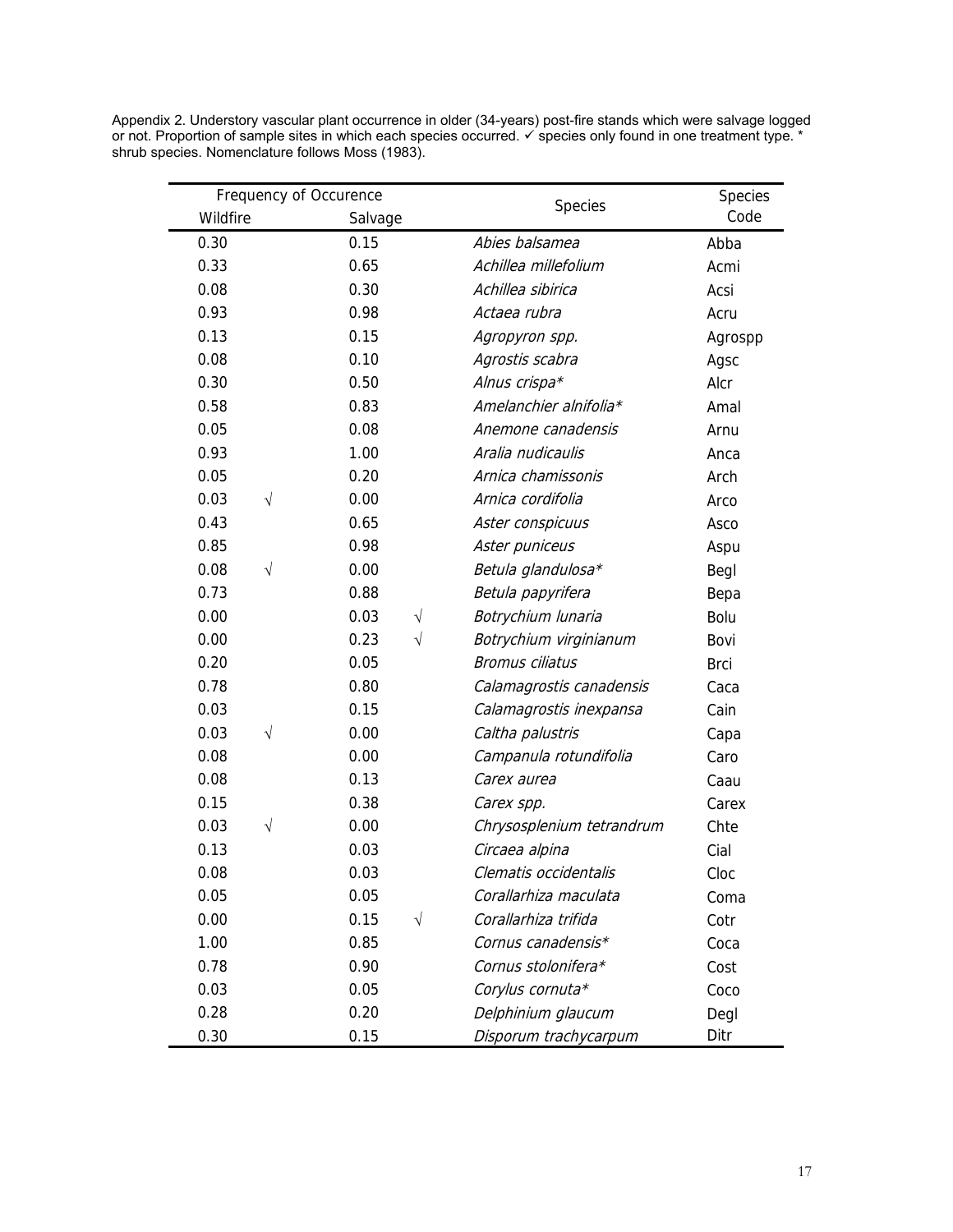| 0.35 |           | 0.10 |           | Dryopteris carthusiana    | Drca   |
|------|-----------|------|-----------|---------------------------|--------|
| 0.13 |           | 0.03 |           | Elymus innovatus          | Elin   |
| 0.95 |           | 0.93 |           | Epilobium angustifolium   | Epan   |
| 0.05 | $\sqrt{}$ | 0.00 |           | Epilobium ciliatum        | Epci   |
| 0.73 |           | 0.70 |           | Equisetum arvense         | Eqar   |
| 0.13 |           | 0.23 |           | Equisetum pratense        | Eqpr   |
| 0.88 |           | 0.90 |           | Equisetum sylvaticum      | Eqsy   |
| 0.03 |           | 0.25 |           | Fragaria vesca            | Frve   |
| 0.30 |           | 0.60 |           | Fragaria virginiana       | Frvi   |
| 0.00 |           | 0.05 | $\sqrt{}$ | Galeopsis tetrahit        | Gate   |
| 0.95 |           | 1.00 |           | Galium boreale            | Gabo   |
| 1.00 |           | 0.98 |           | Galium triflorum          | Gatr   |
| 0.05 |           | 0.03 |           | Geum aleppicum            | Geal   |
| 0.05 |           | 0.23 |           | Geum macrophyllum         | Gema   |
| 0.60 |           | 0.65 |           | Gymnocarpium dryopteris   | Gydr   |
| 0.00 |           | 0.03 | $\sqrt{}$ | Habenaria orbiculata      | Haor   |
| 0.03 |           | 0.03 |           | Halenia deflexa           | Hade   |
| 0.48 |           | 0.40 |           | Heracleum lanatum         | Hela   |
| 0.85 |           | 1.00 |           | Lathyrus ochroleucus      | Laoc   |
| 0.10 |           | 0.05 |           | Lathyrus venosus          | Lave   |
| 0.10 |           | 0.30 |           | Ledum groenlandicum*      | Legr   |
| 0.70 |           | 0.65 |           | Linnaea borealis*         | Libo   |
| 0.00 |           | 0.03 | $\sqrt{}$ | Listera borealis          | Lisbor |
| 0.70 |           | 0.88 |           | Lonicera dioica*          | Lodi   |
| 0.95 |           | 1.00 |           | Lonicera involucrata*     | Loin   |
| 0.18 |           | 0.15 |           | Lycopodium annotinum      | Lyan   |
| 0.03 |           | 0.03 |           | Lycopodium complanatum    | Lyco   |
| 0.03 | $\sqrt{}$ | 0.00 |           | Lycopodium obscurum       | Lyob   |
| 0.70 |           | 0.98 |           | Maianthemum canadense     | Maca   |
| 0.05 |           | 0.45 |           | Matteuccia struthiopteris | Mast   |
| 0.00 |           | 0.08 | $\sqrt{}$ | Mentha arvensis           | Mear   |
| 0.98 |           | 1.00 |           | Mertensia paniculata      | Mepa   |
| 0.95 |           | 0.98 |           | Mitella nuda              | Minu   |
| 0.15 |           | 0.08 |           | Moehringia lateriflora    | Mola   |
| 0.03 |           | 0.03 |           | Moneses uniflora          | Moun   |
| 0.03 | $\sqrt{}$ | 0.00 |           | Oplopanax horridum        | Opho   |
| 0.05 |           | 0.08 |           | Orthilia secunda          | Orse   |
| 0.28 |           | 0.20 |           | Osmorhiza depauperata     | Osde   |
| 0.88 |           | 0.98 |           | Petasites palmatus        | Pepa   |
| 0.73 |           | 0.98 |           | Picea glauca              | Pigl   |
| 0.00 |           | 0.03 | $\sqrt{}$ | Poa palustris             | Popa   |
| 0.18 |           | 0.10 |           | Poa pratensis             | Popr   |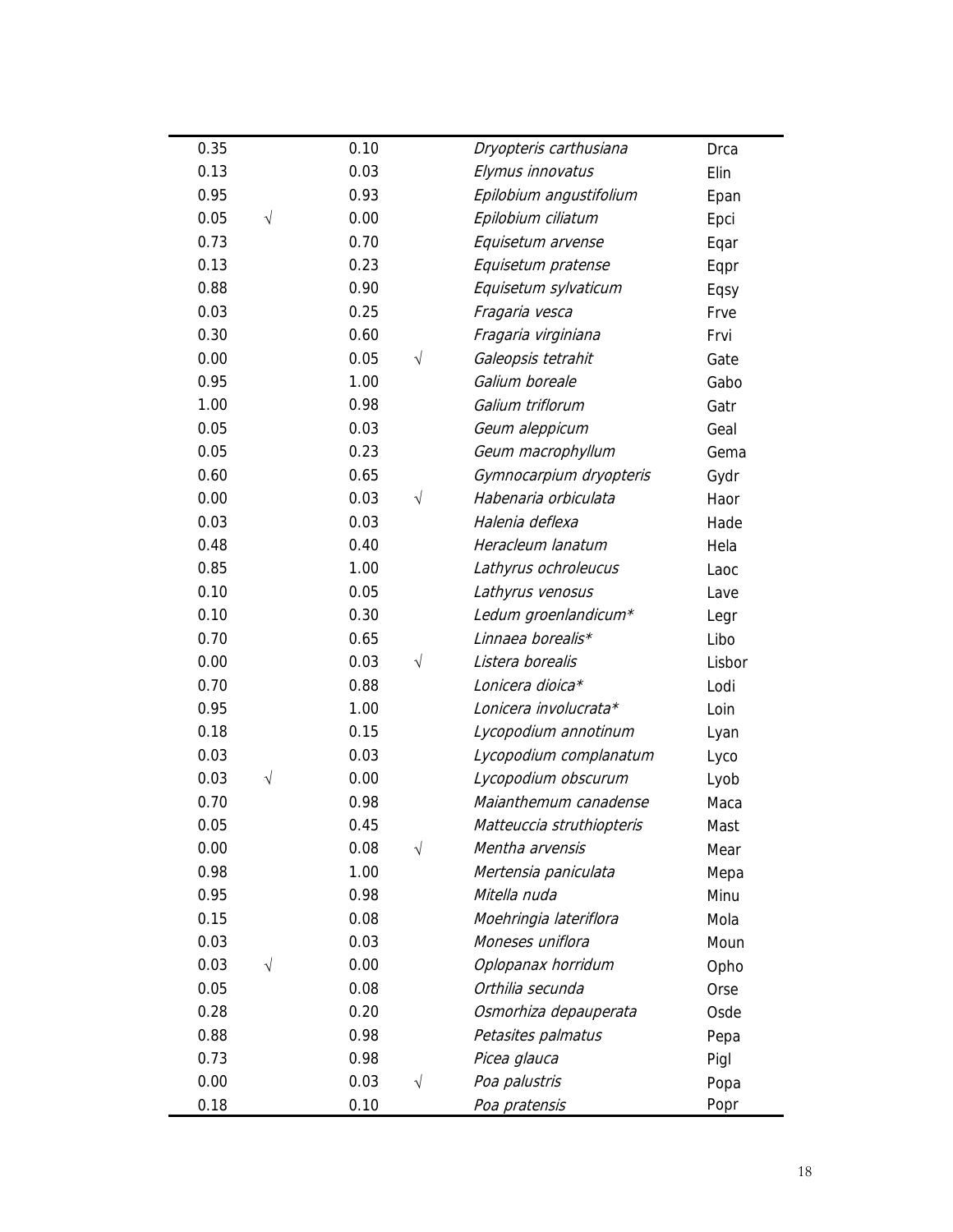| 0.00<br>0.03<br>$\sqrt{}$<br>Poa spp.<br>Poa<br>0.75<br>0.83<br>Populus balsamifera<br>Poba |        |
|---------------------------------------------------------------------------------------------|--------|
|                                                                                             |        |
|                                                                                             |        |
| 1.00<br>0.98<br>Populus tremuloides<br>Potr                                                 |        |
| 0.00<br>0.05<br>Potentilla norvegica<br>$\sqrt{}$<br>Pono                                   |        |
| 0.18<br>0.10<br>Prunus pensylvanica*<br>Prpe                                                |        |
| 0.05<br>0.05<br>Prunus virginiana*<br>Prvi                                                  |        |
| 0.80<br>0.93<br>Pyrola asarifolia<br>Pyas                                                   |        |
| 0.05<br>0.00<br>Pyrola chlorantha<br>Pych<br>$\sqrt{}$                                      |        |
| 0.03<br>$\sqrt{}$<br>0.00<br>Ribes americanum*<br>Riam                                      |        |
| 0.20<br>0.20<br>Ribes glandulosum*<br>Rigl                                                  |        |
| 0.20<br>0.40<br>Ribes hudsonianum*<br>Rihu                                                  |        |
| 0.73<br>0.73<br>Ribes lacustre*<br>Rila                                                     |        |
| 0.95<br>0.95<br>Ribes oxycanthoides*<br>Riox                                                |        |
| 0.98<br>Ribes triste*<br>0.98<br>Ritr                                                       |        |
| 1.00<br>0.83<br>Rosa acicularis*<br>Roas                                                    |        |
| 0.60<br>0.73<br>Rosa woodsii*<br>Rowo                                                       |        |
| Rubus idaeus*<br>0.83<br>0.90<br>Ruid                                                       |        |
| 1.00<br>1.00<br>Rubus pubescens*<br>Rupu                                                    |        |
| 0.08<br>0.18<br>Salix discolor<br>Sadi                                                      |        |
| 0.65<br>0.95<br>Salix spp.<br>Salix                                                         |        |
| 0.10<br>Sanicula marilandica<br>0.05<br>Sama                                                |        |
| 0.03<br>0.05<br>Schizachne purpurascens<br>Scpu                                             |        |
| 0.03<br>0.05<br>Scutellaria galericulata<br>Scga                                            |        |
| 0.03<br>0.00<br>Senecio vulgaris<br>V<br>Sevu                                               |        |
| 0.03<br>0.25<br>Shepherdia canadensis*<br>Shca                                              |        |
| 0.13<br>0.10<br>Smilacina racemosa<br>Smra                                                  |        |
| 0.20<br>0.20<br>Smilacina stellata<br>Smst                                                  |        |
| 0.10<br>0.53<br>Solidago canadensis<br>Soca                                                 |        |
| 0.00<br>0.03<br>Sonchus arvensis<br>Soar<br>V                                               |        |
| 0.28<br>0.08<br>Sorbus scopulina*<br>Sosc                                                   |        |
| 0.03<br>Spiranthes romanzoffiana<br>0.00<br>$\sqrt{}$<br>Spro                               |        |
| 0.08<br>0.10<br>Stellaria longifolia<br>Stlo                                                |        |
| 0.00<br>0.05<br>Stellaria longipes<br>V                                                     | Stlong |
| 0.00<br>Stellaria media<br>0.03<br><b>Stme</b><br>V                                         |        |
| 0.25<br>0.23<br>Streptopus amplexifolius<br>Stam                                            |        |
| 0.30<br>Symphoricarpos albus*<br>0.53<br>Syal                                               |        |
| 0.05<br>0.00<br>Tanacetum vulgare<br>Tavu                                                   |        |
| 0.13<br>Taraxicum officinale<br>0.33<br>Taof                                                |        |
| 0.00<br>0.05<br>Thalictrum dasycarpum<br>Thda<br>V                                          |        |
| 0.05<br>0.03<br>Thalictrum venulosum<br>Thve                                                |        |
| 0.03<br>V<br>0.00<br>Tiarella trifoliata<br>Titr                                            |        |
| Trbo<br>0.48<br>0.48<br>Trientalis borealis                                                 |        |